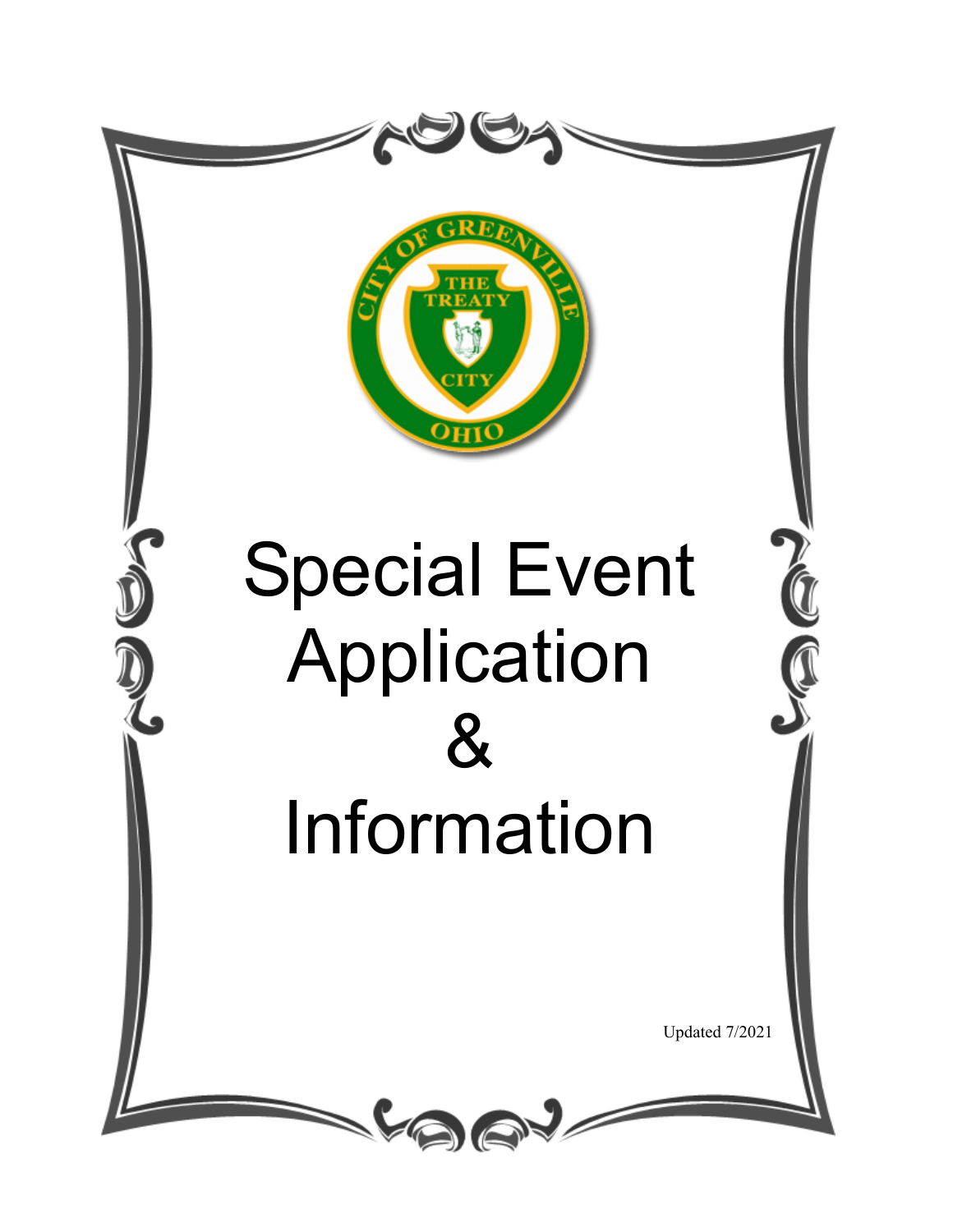

# **City of Greenville Special Event Planning Introduction**

Our community would like to thank you for choosing historic Greenville, Ohio as the host city for your event. Events, Festivals and Tourism have an important impact on the civic and economic life of Greenville. We are sure that you will find a cooperative and friendly spirit among the businesses, merchants, employees and residents of Greenville. The City of Greenville is the primary contact for scheduling special events in Greenville. (Please Note: Residential block party requests are scheduled and approved through the Safety Service Director. If you would like an application, please call (937) 548-1819 or access the application from our website at www.cityofgreenville.org.)

Please complete the attached packet as completely as possible in order for us to best determine the needs of your event. If a section of the application does not apply to your event, please mark "not applicable" (N/A) on the application.

# *This packet includes:*

- *1) Event Application Instructions*
- *2) Event Application*
- *3) Hold Harmless/Indemnity Agreement*
- *4) Fee Schedule*
- *5) Street Closure Request*
- *6) Electrical Use Form*
- *7) Sound Device Request*
- *8) Traffic Island Sign Request*

# *All documents are also available electronically upon request.*

A variety of departments are involved in the logistical process required to produce a safe and successful community event; so upon completion of the required event application, you will meet with the City of Greenville representatives. This meeting will be coordinated by the City. In addition, the City requires a variety of permits and approvals before an event may take place. This event application packet has been designed to help guide you through the planning process.

Please note that the event organizer is responsible for any applicable fees and wages for all City services as determined by the respective departments. In addition, the event organizer may be charged a rental fee for use of City equipment and facilities. A fee is also charged for lost or damaged items.

If you have any questions, pertaining to this event application, please contact Ryan Delk, Safety Service Director at (937) 548-1819.

Thank you for your interest in the City of Greenville and good luck with your event!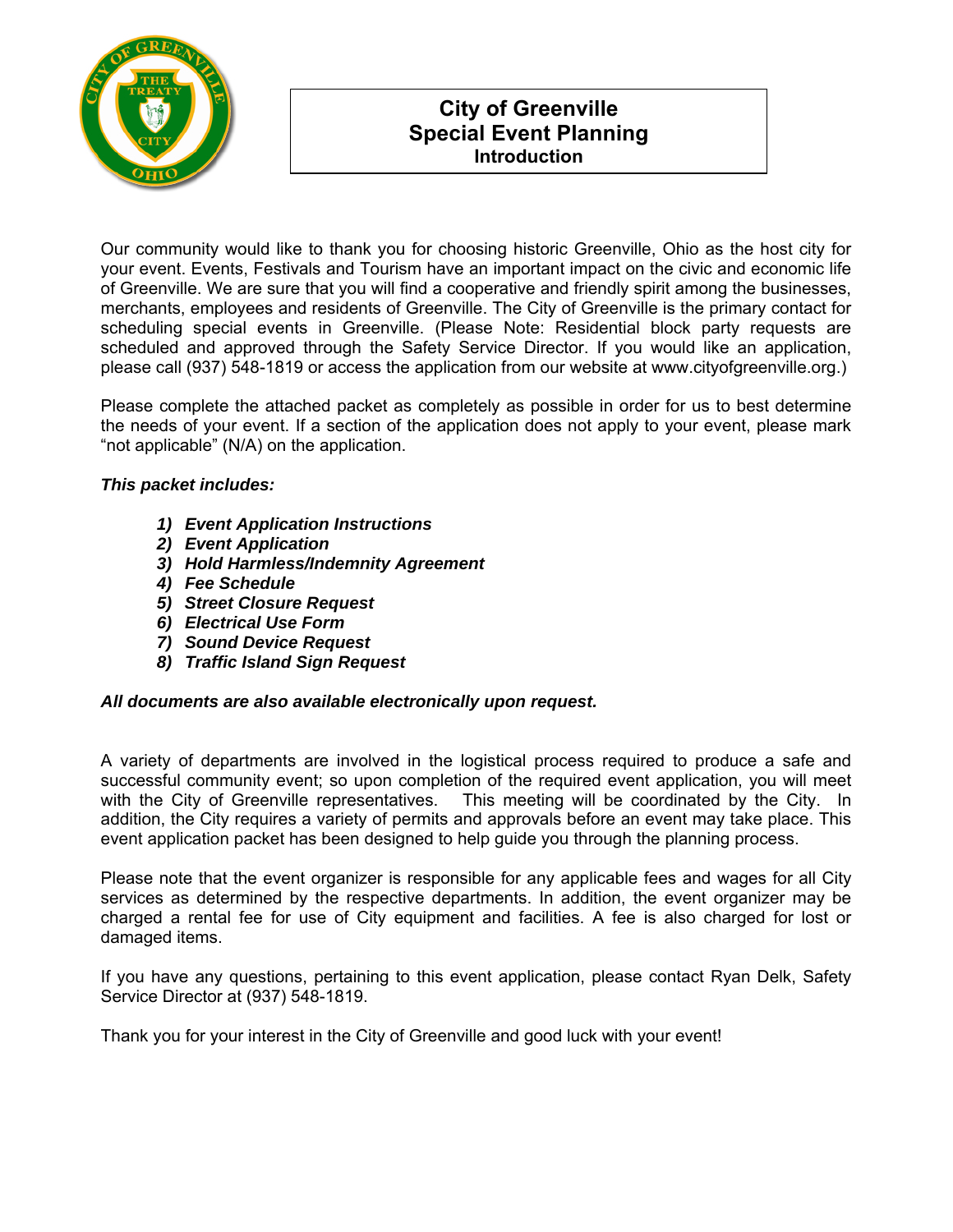

# **City of Greenville Special Event Planning Policy Guidelines & Definitions**

# **Purpose**

The City of Greenville is committed to meeting the recreational and leisure needs of the community. This policy is established to monitor, control and prioritize street closures, and other facility use within the City when requested by organizations and other agencies for the purpose of conducting special events (i.e. 5K road races/walks, parades, block parties, etc.) in a fair and non-discriminatory manner.

All City of Greenville Special Events for City Park, Streets and Right of Ways permit applications (for other than construction/utility work on streets) must be submitted through the Public Service Department, 100 Public Square, Greenville, Ohio, (937) 548-1819.

*Note: Residential block parties are exempt from insurance requirements and fees but still need to have the "Hold Harmless Agreement" and "Road Closure Application" with approval by Police and Street Dept.* 

# **Definition of Facilities**

Facilities are defined as any land or buildings falling under the jurisdiction of the City of Greenville including but not limited to grounds; trails; buildings and parking areas; city parking lots; and public streets (see definition of City Street below).

# **Definition of City Street**

City Street is defined as any thoroughfare, whether within a residential, industrial, commercial or other type of development, which carries traffic from one property to another and located within a public right of way.

## **Definition of Right of Way**

Right of way is defined as a strip of land taken or dedicated for use as a public right of way. In addition to the roadway, it normally incorporates the curbs, lawn strips, sidewalks, lighting and drainage facilities, and may include special features such as grade separation, landscaped area, viaducts and bridges.

## **Scheduling Priorities**

The scheduling for use by common organizations and other agencies are based on the following criteria:

- Level of affiliation to the City of Greenville
- Greenville/Darke County non-profit organizations
- Level of broad based benefit for City of Greenville residents
- City of Greenville residents/businesses
- "For Profit" organizations who are not City of Greenville residents/businesses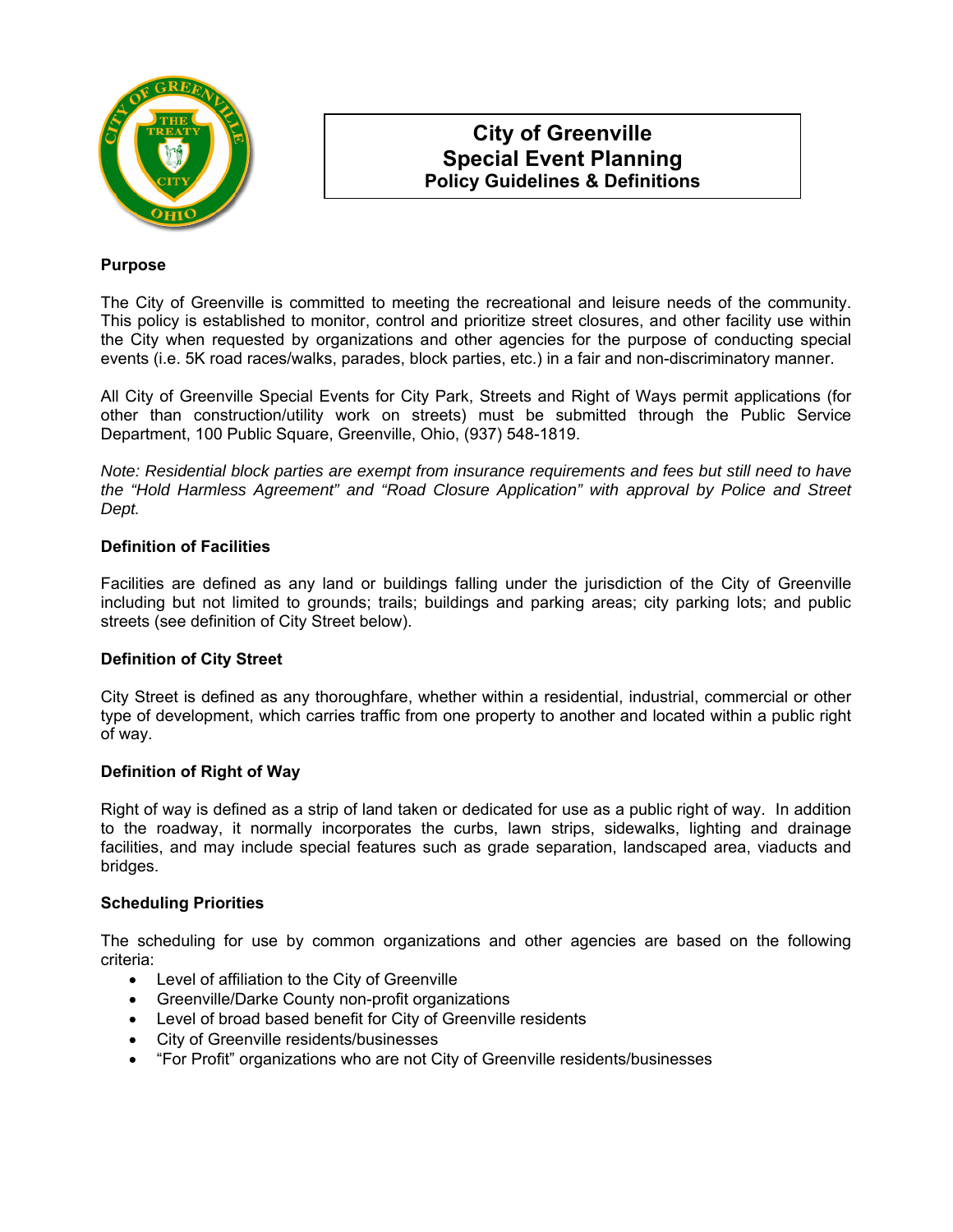Approval of requests will be evaluated based on the organization classification by the following and availability of facilities: (Please note that Category "A" events will be given highest priority in scheduling of events.)

**Category A:** City of Greenville sponsored events.

**Category B:** City of Greenville Public and Private Schools and their affiliated programs (Booster Groups, Parents Associations, etc.)

**Category C:** Darke County non-profit organizations with official mailing address (no PO Boxes) located within Darke County, Ohio.

**Category D:** An event hosed hosted by a resident/business of the City of Greenville in which **no fees** are collected and/or charged for participation in the event.

**Category E:** An event hosted by a resident/business of the City of Greenville in which **fees are collected and/or charged** for participation in the event but are non-profit in nature.

**Category F:** An event hosted by a "for profit" organization where fees are collected and/or charged for participation in the event and all proceeds benefit the "for profit" organization.

## **Definition of Resident**

Resident is defined as a person who lives or works within the City of Greenville corporation limits. This is different than a Greenville mailing address.

 Verification of residency must be submitted with each request. Non-profit organizations of Greenville/Darke County, Ohio must provide a tax identification number; have an organized governing board and organizational by-laws; and be willing to provide copies upon request.

## **Non-Profit Organizations**

Non-Profit organizations must provide a tax identification number; have an organized governing board and organizational by-laws; and provide copies upon request.

# **Profit Organizations**

Profit organizations must provide tax payer identification number and must provide a written statement explaining the reason why facilities and/or streets of Greenville are necessary for the event. An explanation of where the profits from the event will be distributed is also required.

## **Schedules**

All requests for Special Events facility use, or for City Street(s) closures permit applications must be received in writing with exact dates and times stated on the Special Events Permit for City Facilities and Streets permit application including description of event and a *notarized* **"Hold Harmless Agreement"** must accompany the usage request (organization categories B, C, D, E and F). Requests must be received no later than two (2) weeks before the event. The scheduling of events will follow the procedures outlined under "Scheduling Priorities" section of this policy. If a request is reviewed and approved by the City staff, the event takes precedent over any later request unless it is needed for use by the City of Greenville.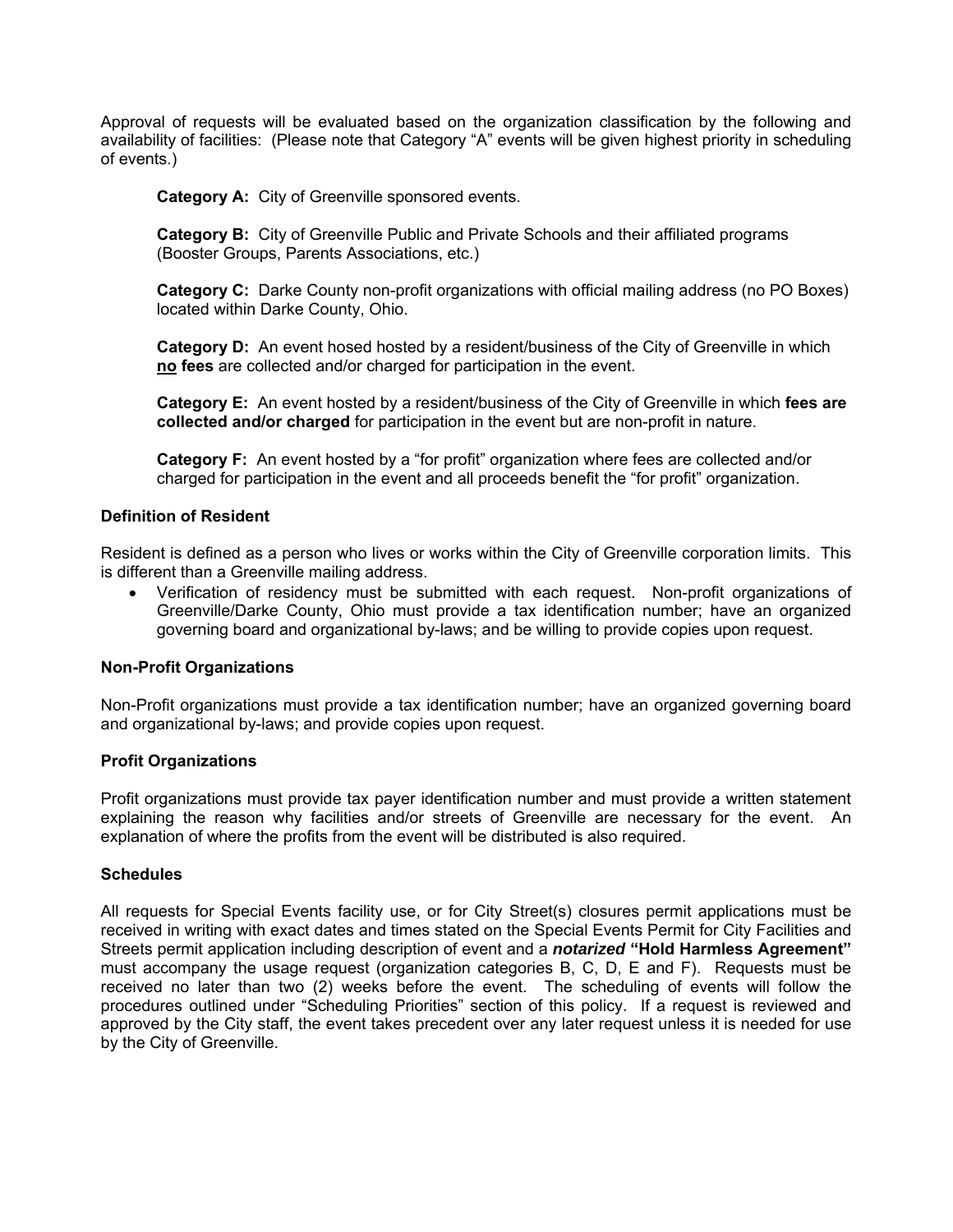# **User Fees**

- If shelters or pavilions are reserved, user fees when applicable, must be paid at the time of the reservation or dates will not be reserved. (See **Shelter/Pavilion/Pool Rental Contract**).
- If a rain date is scheduled for an event, fees must be also paid to hold that date as well. *(If rain date is not needed, a refund of fees shall be returned to the person/organization paying for the reservation.)*
- Renting of shelters and/or pavilion for an event does not reserve the entire park; *only the area where the shelter, pavilion and surrounding area in close proximity to that specific area of the park.* Entire park facilities can never be rented or reserved for exclusive use. If the shelter or pavilion is not rented, the facility is not guaranteed to be available for the event.
- Any City services that are needed must be paid immediately following the event, such as police coverage, street closure barricades, and/or additional clean up. Billing costs shall be the actual cost to the City to provide the requested services. Needed items shall be itemized on the Fee Schedule.

# **Restricted Activities**

Unless otherwise approved in writing by the City Administration, City Council, the Safety Service Director and/or the Superintendent of Parks and Recreation. (These restrictions may not be applicable to the City of Greenville sponsored events.)

- Alcoholic beverages *are not permitted* in a City of Greenville Park facility nor in the right of way or on any city streets.
- Inflatable play structures are *not* permitted.
- Exotic or specialized animals or reptiles; whether they are for display, hands on and/or for riding purposes, are *not* permitted.
- Commercial tents are permitted, *but no anchor spikes (ground penetrating) at any park*.
	- o User shall be responsible for damage to underground utilities.
	- o Removal of tents is required immediately following the event and may not be left overnight.
- Musical bands, electrical instruments, or amplified sound systems that interfere with other facility patrons or neighbors are *not* permitted.
	- o **All music and amplified sound must stop before dark. (Unless prior approval is received.)**

# **Denied Request**

Requests for City of Greenville facilities and special events will be refused when any of the following apply, as determined by staff:

- **Risk and Liability** Activities deemed by City Insurance/Risk Management and or the City Law Director that involve high risk to participants or high liability to the City of Greenville.
- **Delinquent User or Group** An individual, group or organization that has demonstrated the inability to follow the rules and regulations of the facility; respect staff, patrons or the facility itself and/or the inability to make restitution of damages from previous facility usage in the City of Greenville or any neighboring communities or the user/groups failure to pay for previous or current City services.
- **Right to Exclude** The City of Greenville reserves the right to exclude any program/activity that is determined to be detrimental to existing City programs and activities or is not in the best interest of the City and its residents.
- **Damage to Facilities** The Safety Service Director, or his designee may cancel scheduled events to negate damage to facilities.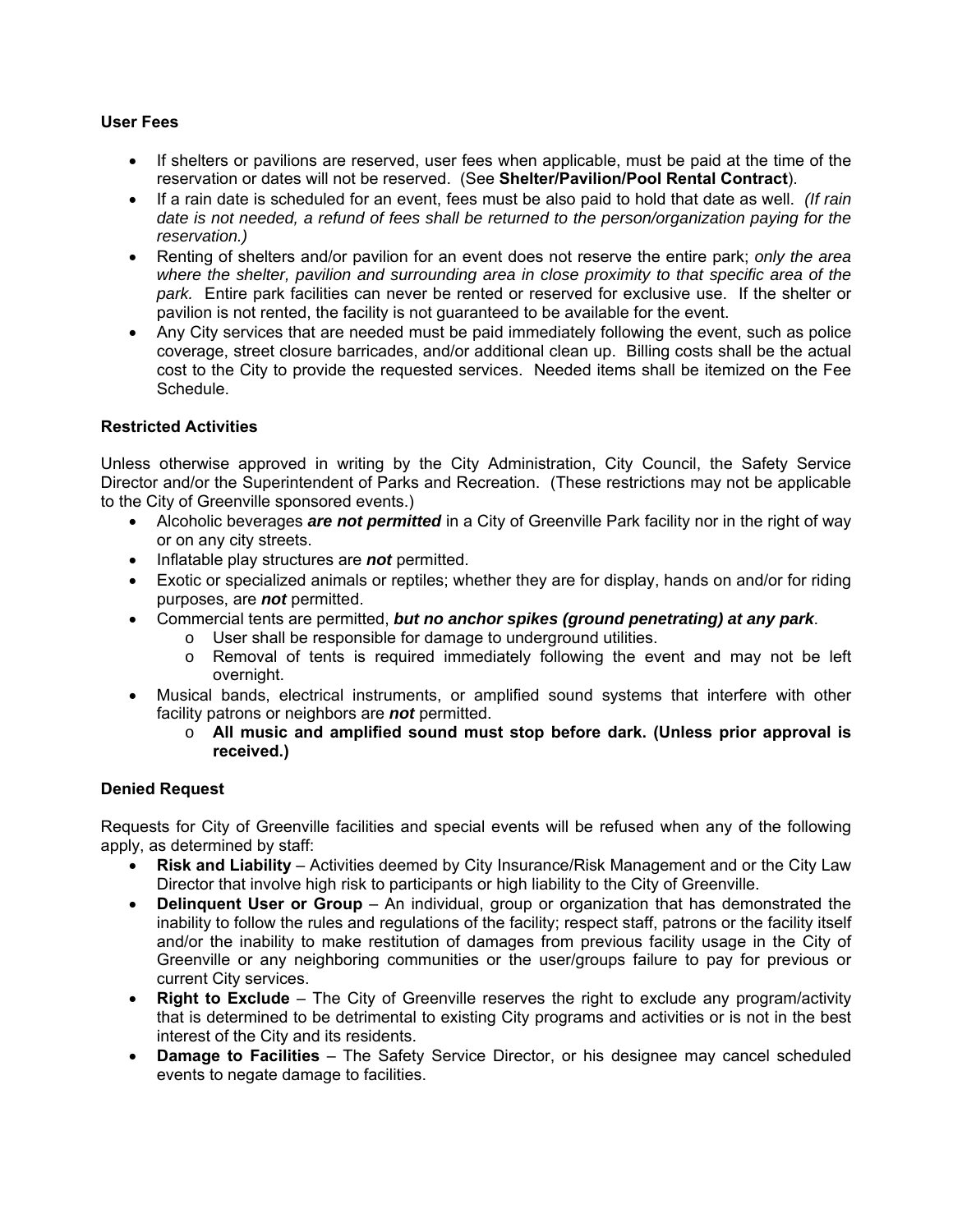# **Security and Public Safety**

Greenville Division of Police will identify general security issues to consider at the event. Police officers may be required for traffic control on public streets. Greenville Police will work with event organizers to find what meets their specific security needs. The City may require the applicant to provide security and Firefighters/Paramedics for medical care if deemed necessary by the City Administration for the safety of the general public with costs paid by the applicant.

# **Traffic Control and Road Closures**

For the City to allow for a street/parking lot closure, the following must be considered: resident/business impact, detour routes, signage and notification, set up barricades and directional signage, traffic control and safety. City street closures for parades, foot races, etc. must be indicated on the permit application and accompanied by a detailed suggested route map. The Chief of Police will have final approval of the route and will work to determine the best route possible. The City may require the applicant to provide traffic control and road closures with Greenville Police Officers or other City staff at the rates established by the City.

# **Litter Control**

Where dumpsters are located: All litter generated from the event shall be bagged and placed in the dumpster. Litter where dumpsters are not provided shall be bagged and containerized and placed in or next to existing refuge containers and/or removed. Failure to handle litter generated from the event in the proper manner may result in charges.

# **City of Greenville Rules & Regulations**

It is the organizer's responsibility to assure the City that all the City of Greenville Codified Ordinances pertaining to the rules and regulations shall be followed. A complete list of rules & regulations can be found at: www.cityofgreenville.org.

## **Parking**

The organizer shall develop a parking plan and submit it to the Safety Service Director upon request. Note that during the summer months at Greenville City Park, the Municipal Pool will be in operation with normal business hours.

## **Insurance**

Applicant shall be responsible for carrying the required liability insurance policy with a minimum amount of \$1,000,000 per occurrence with an additional \$1,000,000 excess liability. Certificate of Insurance must be provided to the City of Greenville no later than **two (2) weeks prior to the event**. Also, the attached **"Hold Harmless Agreement"** must be signed at the time of signing the special event permit request.

## **Basis**

- All coverage shall be written on an occurrence basis.
- Insurance company must have AM BEST rating of A- or better.
- **City of Greenville named as Additional Insured**
- Additional insured language, which must be on the insurance certificate as follows:

*"The following are additional insured: The City of Greenville, Ohio, its elected and appointed officials, all employees and volunteers, thereof. Coverage shall be primary to the additional insured and not contributing to with any other insurance or similar protection available to the additional insured whether other available coverage is primary, contributing or excess."*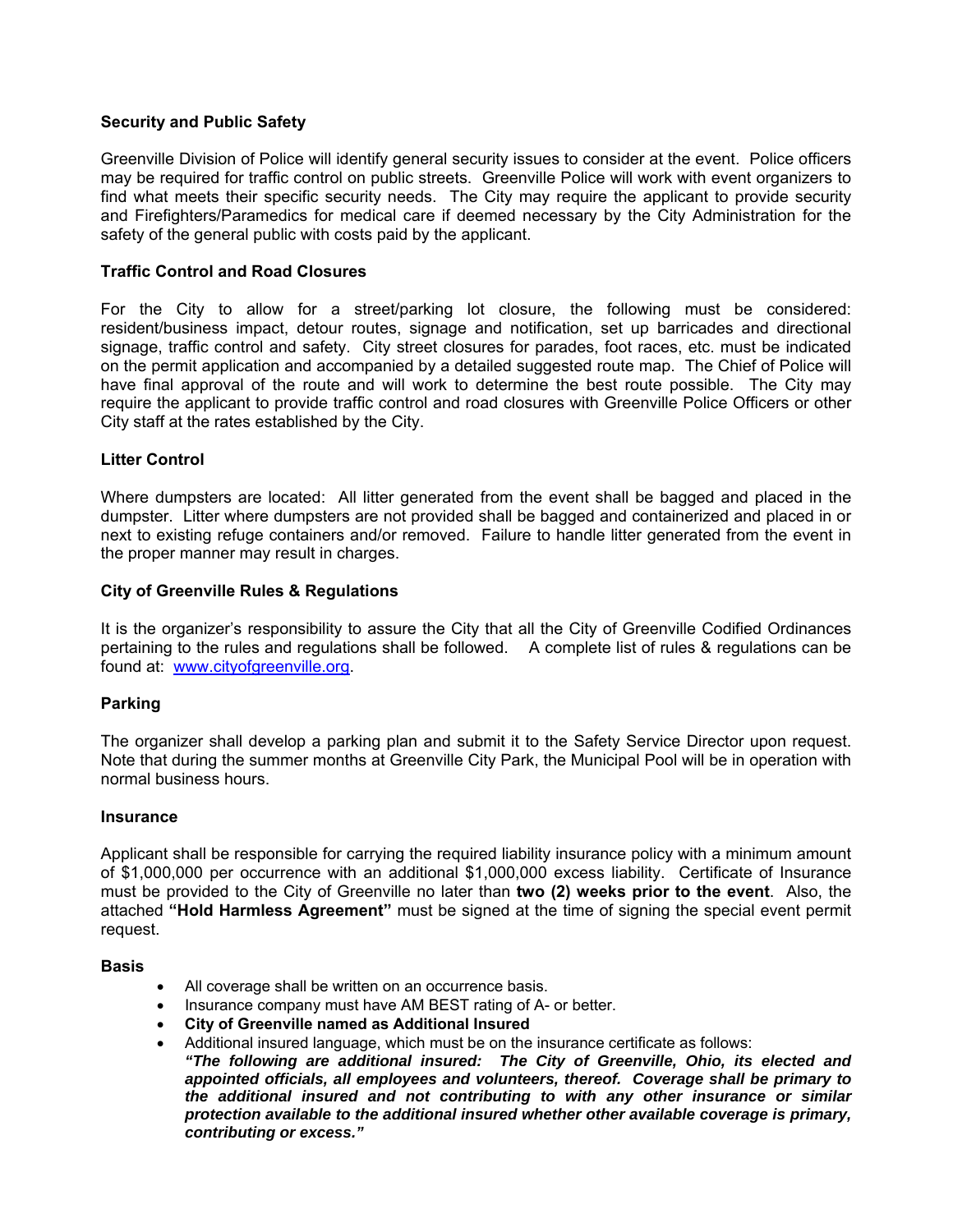- Location: Requested Site for Use
- Effective Date: Date(s) of Event

# **Cancellation Notice**

During the life of the contract, or for a longer period as stipulated herein, the applicant shall provide the coverage as described above, which shall include an endorsement stating the following: "Thirty (30) days advance written notice of cancellation, non-renewal, reduction and/or material change shall be sent to: City of Greenville, 100 Public Square, Greenville, Ohio 45331, or dropped off, in person, at the same address.

# **Coverage Explanation**

If any of the above coverage expires during the term of this contract, the organizer shall deliver renewal certificates and/or policies to the City of Greenville at least ten (10) days prior to said expiration date.

# **Enforcement of Laws**

It is the organizer's responsibility to conduct the event in accordance with all the applicable Ohio Laws and Regulations. Nothing contained in this document shall prohibit the authority of any officer to arrest a person engaged in any act or activity granted under this permit if the conduct of such person violates the laws of the state, provisions of the codified ordinance of the City of Greenville, or if such person engaged in acts that cause or would tend to cause a breach of the peace.

# **Additional**

100% of reservation fees are due at contract signing. City of Greenville services are payable upon billing from the City. Category "F" fee balances are due immediately following the event with proper documentation accompanying the payment.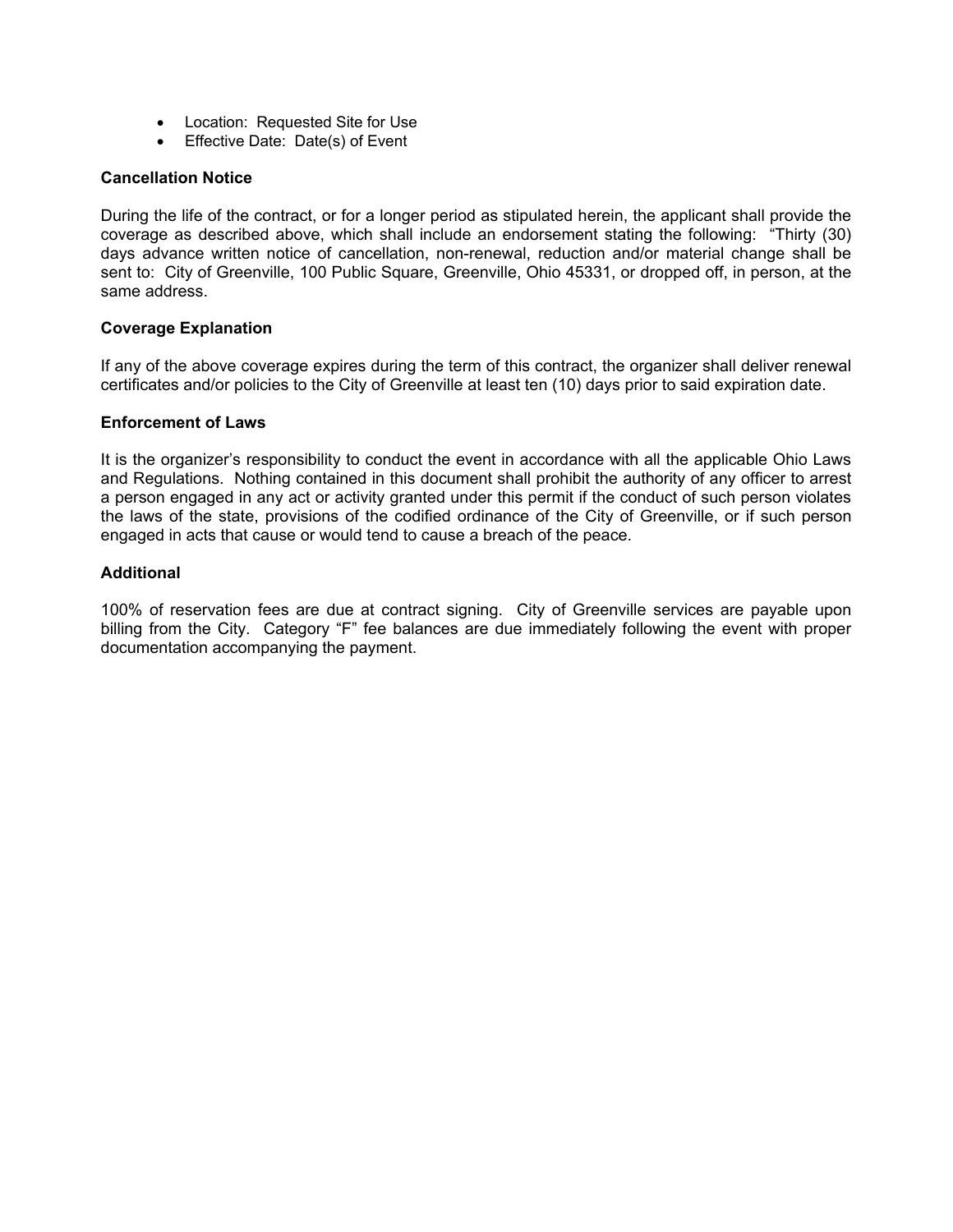

# **City of Greenville Special Event Planning General Information**

# **Event Organizers**

Thank you for choosing the City of Greenville to host your special community event. If you are sponsoring an event that is open to the public with the City of Greenville, we thank you for your support. The City of Greenville wants your event to run smoothly and be enjoyable for you and your guests. Allow yourself enough time to plan and work through all of the detail because hosting a successful special event requires preparation. With that in mind, the following guidelines have been established:

# **Key Time Frames**

- Submit your Greenville Special Event Application with the \$100.00 non-refundable application fee and all required paper work no later than sixty (60) days prior to event date to the Safety Service Director. The application will be processed within fifteen (15) days.
- Meet with the Greenville Safety Service Director or designee and representatives from other City Departments based on the event logistics at least forty-five (45) days prior to your event to review your event.
- If your event requires closing any roads or other public areas, authorization from the City Council may be necessary. Submitting a completed application at least sixty (60) days prior to the event should provide appropriate time necessary to recommend and seek Council approval.
- Applications and payment for any temporary Food Service Operation License(s) are due to the Darke County Public Health Department, no later than ten (10) days prior to the event.
- A deposit of 50% of the estimated cost is due to the City of Greenville at least five (5) business days prior to the event.
- The balance of the cost due to the City of Greenville (less the \$100.00 non-refundable application fee) is due ten (10) days after the completion of the event.

# **Special Event Planning Responsibilities**

- A. Event Organizer:
	- 1. Contact the Safety Service Director; arrange date and location of event; obtain and complete application. Obtain/create park or area map for placement of events, parking, etc.
	- 2. Attend special event meeting scheduled by Safety Service Director or designee.
	- 3. Contact event's insurance company for a Certificate of Insurance naming the City of Greenville as additional insured for a minimum of \$1,000,000. Complete "Hold Harmless Agreement".
	- 4. Notify the Safety Service Director of any changes to the event or information provided.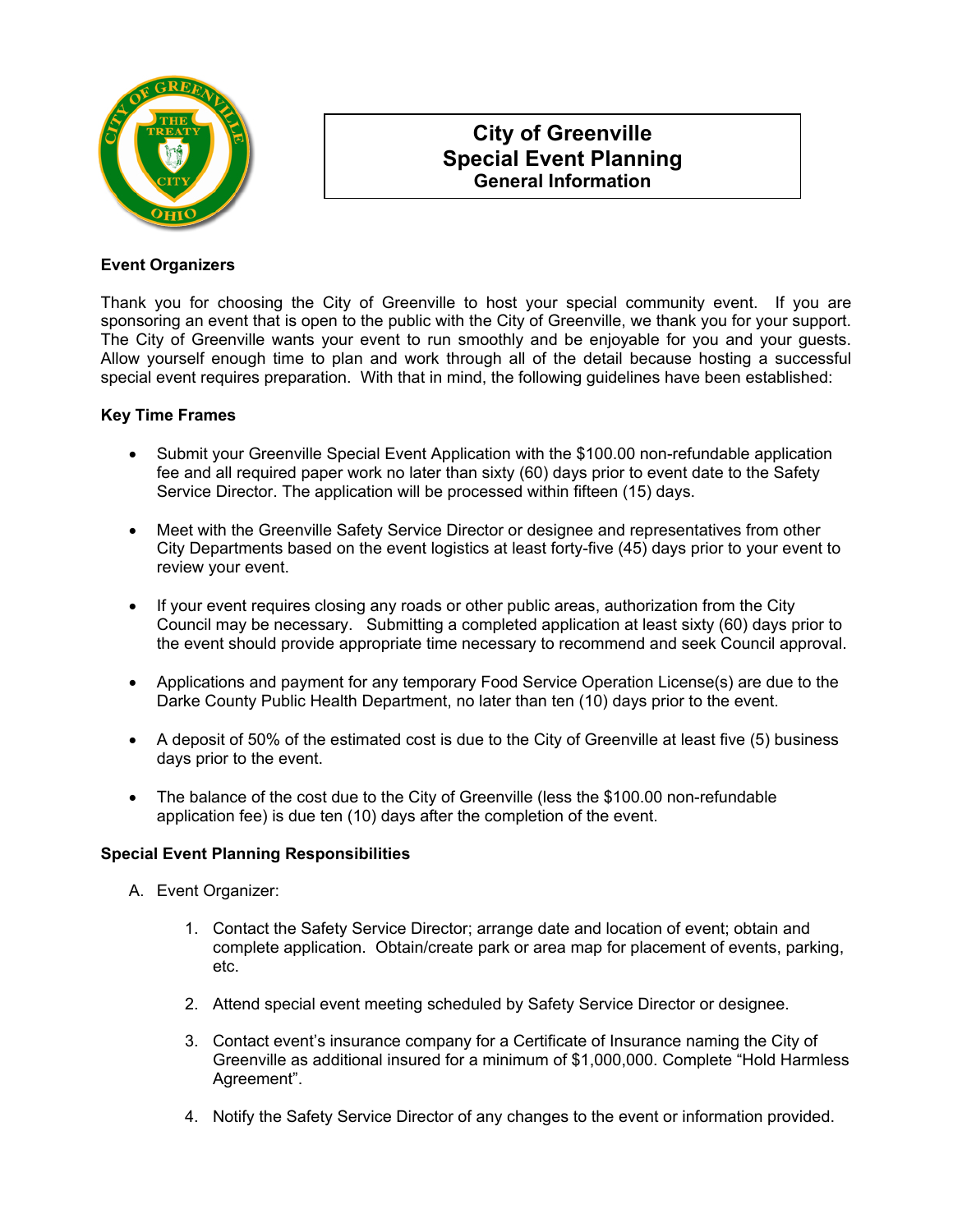- 5. If applicable:
	- i. Contact Darke County Public Health Department for temporary Food Service Operation License.
	- ii. Contact portable toilet vendor
	- iii. Arrange for security, licensed and bonded.
- B. Safety Service Director's Responsibilities:
	- 1. Provide organizer the event application and park/facility rules.
	- 2. Collect information from event organizer about event.
	- 3. Review event application with event organizer, and verify appropriate forms and processes are in place.
	- 4. Seek input from City departments regarding elements such as road closures, traffic control, trash collection, fire controls, etc. as necessary.
	- 5. Schedule event review meeting.
	- 6. After event has been reviewed and recommended by City staff, submit recommendation to Council if action is necessary.
	- 7. Determine necessary level of City support and if any fees apply.
	- 8. Obtain Certificate of Insurance and "Hold Harmless Agreement".
	- 9. Collect samples of flyers, and publication information and review prior to public distribution.
	- 10. Submit invoice (if applicable) to event organizer for reimbursement of fees.

# **Guidelines for Food and Event Features**

Listed below are responsibilities of event organizers:

- 1. Check with vendors/entertainers/event features for their electrical needs. This will possibly prevent power outages during the event. Ensure electrical lines are secured and protected from the public at all times.
- 2. Ensure that all vendors selling food products are licensed with the health department. All permits must be applied for at least ten (10) days in advance of the event.
- 3. Vendors who are selling only canned or sealed bottled water or soda are not required to obtain a health permit.
- 4. Designate a set time for all vendors to arrive at event site.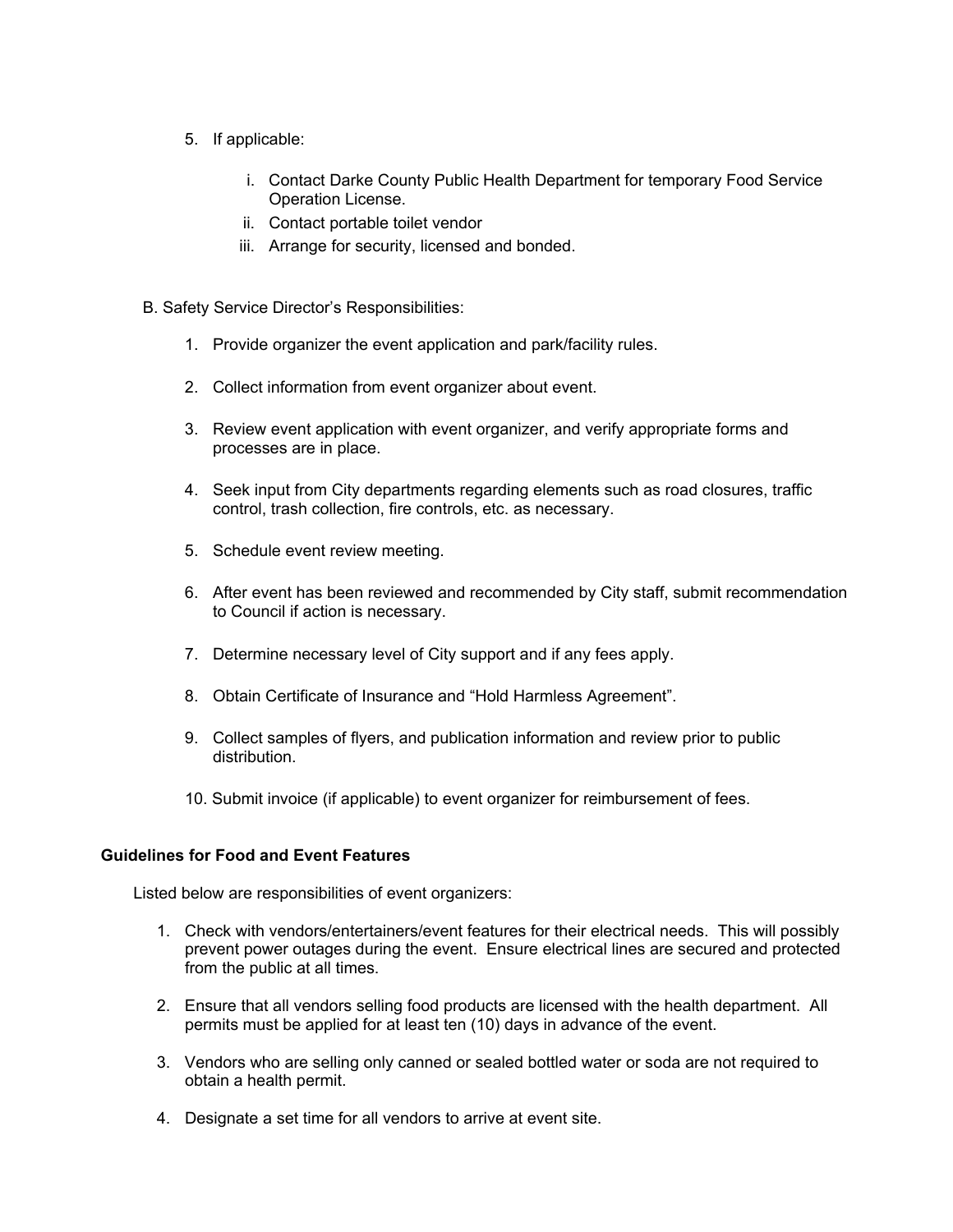- 5. Provide solid waste disposal. It is recommended to provide a garbage container for every food vendor.
- 6. Grease Disposal Two (2) options:
	- 1) Vendors haul away grease waste
	- 2) Event Organizer provides grease removal service
- 7. Gray Water Disposal Gray water cannot be dumped on ground at event site due to the potential of creating a hazard for people at the facility. Arrangements for disposing of gray water in sanitary sewer must be made in advance. Event organizers must notify the City of provisions made to protect guests from sewer openings to avoid trip and fall hazards.
- 8. Notify vendors of distance for potable water source. This will let vendors know how much food grade hose to bring. Ensure potable water source has a back flow device.
- 9. Ensure that all cooking equipment is protected from public access.
- 10. Vendors who have cooking equipment are required to have a fire extinguisher on site during the event.

# **Contact Telephone Numbers and Web Site**

City of Greenville 100 Public Square Greenville, OH 45331 PH: (937) 548-1819 FX: (937) 548-4103 www.cityofgreenville.org

Darke County Health Department 300 Garst Avenue Greenville, Ohio PH: (937) 548-4196 www.darkecountyhealth.org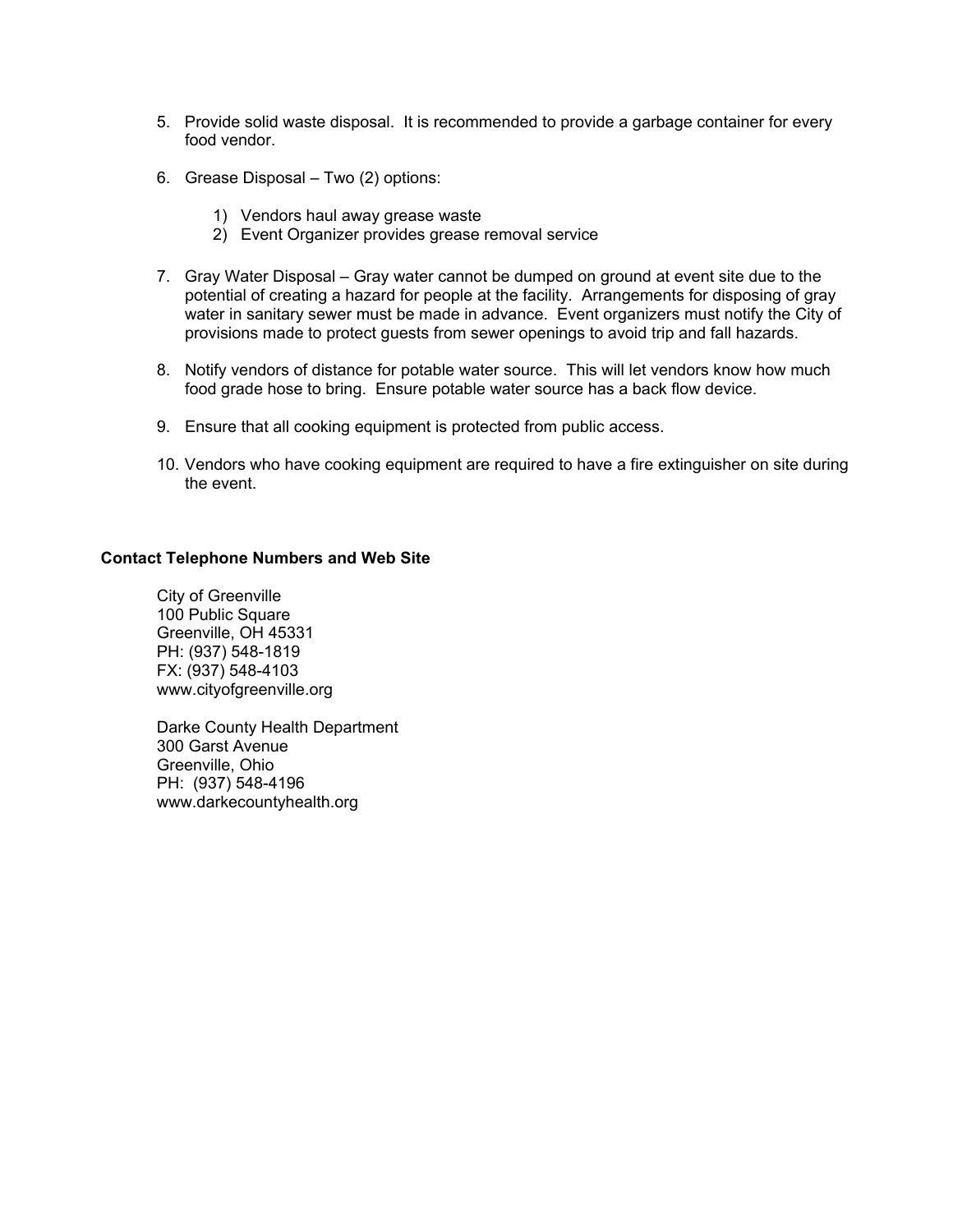

# **City of Greenville Special Event Planning Application**

**Complete all questions and submit application to the City of Greenville.** 

|                                                                                                                     | 2. ORGANIZATION WHO IS APPLYING FOR SPECIAL EVENT PERMIT:            |  |  |                                                                                 |  |  |  |
|---------------------------------------------------------------------------------------------------------------------|----------------------------------------------------------------------|--|--|---------------------------------------------------------------------------------|--|--|--|
|                                                                                                                     |                                                                      |  |  |                                                                                 |  |  |  |
| Is this a Non-profit organization? $\Box$ Yes $\Box$ No (If yes, please provide non-profit #): $\Box$ $\Box$ $\Box$ |                                                                      |  |  |                                                                                 |  |  |  |
|                                                                                                                     |                                                                      |  |  |                                                                                 |  |  |  |
|                                                                                                                     |                                                                      |  |  |                                                                                 |  |  |  |
|                                                                                                                     |                                                                      |  |  |                                                                                 |  |  |  |
|                                                                                                                     |                                                                      |  |  | 3. ORGANIZATION'S EVENT COORDINATOR RESPONSIBLE FOR MANAGING THE SPECIAL EVENT: |  |  |  |
|                                                                                                                     |                                                                      |  |  |                                                                                 |  |  |  |
| (If different than above):                                                                                          |                                                                      |  |  |                                                                                 |  |  |  |
|                                                                                                                     |                                                                      |  |  |                                                                                 |  |  |  |
|                                                                                                                     |                                                                      |  |  |                                                                                 |  |  |  |
|                                                                                                                     |                                                                      |  |  |                                                                                 |  |  |  |
|                                                                                                                     | 4. TYPE OF EVENT: (Please check as many as applicable)               |  |  |                                                                                 |  |  |  |
|                                                                                                                     | □ Concert □ Entertainment □ Parade (*) □ Educational □ Environmental |  |  |                                                                                 |  |  |  |
|                                                                                                                     | □ Cultural □ Sports □ Other (Please explain) □                       |  |  |                                                                                 |  |  |  |

**All Events: An event site map detailing the location of all aspects of the event will be required for all events. If any public street(s) need partially or completely closed/blocked off, please include specific streets and time with the map.** 

**\* A copy of your proposed route must be attached to this application.**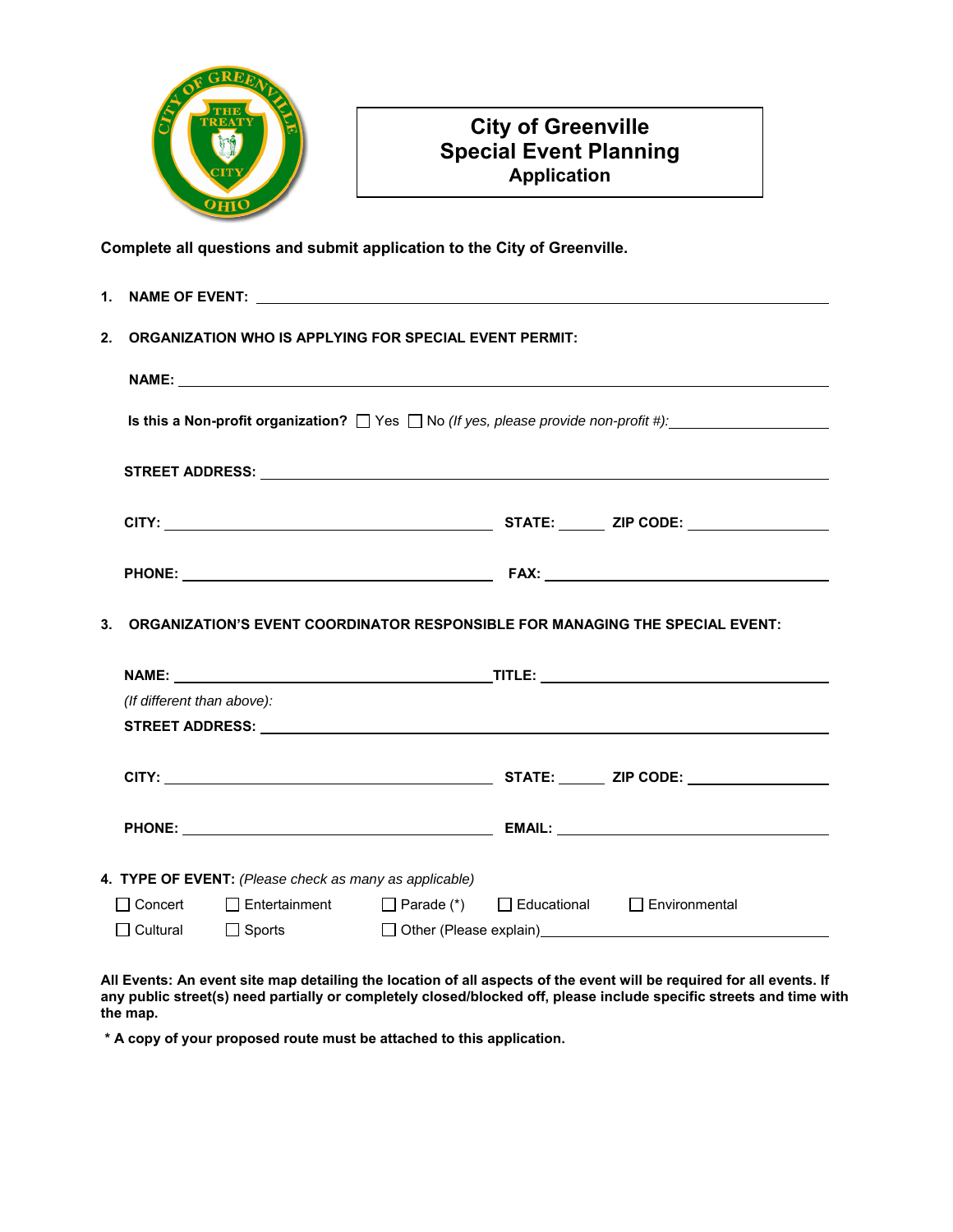**5**. **PURPOSE OF EVENT:** *(Please explain and attach a detailed copy of your agenda or planned activities.)*

| 6. EVENT LOCATION: |  |  |  |
|--------------------|--|--|--|

*Facilities used (i.e. shelter, buildings, grounds, etc.) if any:* 

 *\* If event is on City property or more than one facility is being used, please provide a map showing parking, activity venues, first aid, etc.* 

### **7**. **REQUESTED DATE(S) AND TIME(S) FOR EVENT:**

 $\overline{a}$ 

| <b>Event Activity</b> | <b>Starting</b><br><b>Date</b> | <b>Ending</b><br>Date(s) | <b>Starting</b><br><b>Time</b> | <b>Ending</b><br><b>Time</b> | Set-up<br>Date &<br><b>Time</b> | <b>Dismantle</b><br>Date & Time |
|-----------------------|--------------------------------|--------------------------|--------------------------------|------------------------------|---------------------------------|---------------------------------|
|                       |                                |                          |                                |                              |                                 |                                 |
|                       |                                |                          |                                |                              |                                 |                                 |
|                       |                                |                          |                                |                              |                                 |                                 |
|                       |                                |                          |                                |                              |                                 |                                 |

| Have a designated date for inclement weather? (Rain date) $\Box$ Yes $\Box$ No If yes, date: |
|----------------------------------------------------------------------------------------------|
|----------------------------------------------------------------------------------------------|

**8. TOTAL NUMBER OF ANTICIPATED PARTICIPANTS** *(i.e. volunteers, spectators, walker's etc.)***:**

| Peak Attendance: | At (time): | $\perp$ la.m. I lp.m. |
|------------------|------------|-----------------------|
|------------------|------------|-----------------------|

**9. IS THIS A FIRST TIME EVENT FOR YOU OR THE SPONSORING ORGANIZATION AT THIS LOCATION?** □ Yes □ No

(a) If not, does this event differ any from previous year(s)?  $\Box$  Yes  $\Box$  No *If yes, how?* 

(b) Attendance totals for last event: Daily: Overall:

**10. HOW DO YOU PLAN TO PUBLICIZE THIS PROPOSED EVENT?** *Do not print for publication until approved by the City of Greenville. (Please attach a copy of proposed publicity plan or flyer, if available.)* 

11. WILL ANY SIGNS, BANNERS OR FLYERS BE DISPLAYED OR POSTED ON CITY FACILITIES?  $\Box$ Yes  $\Box$  No

 *Describe the type of banner/sign and the proposed location(s) of them:*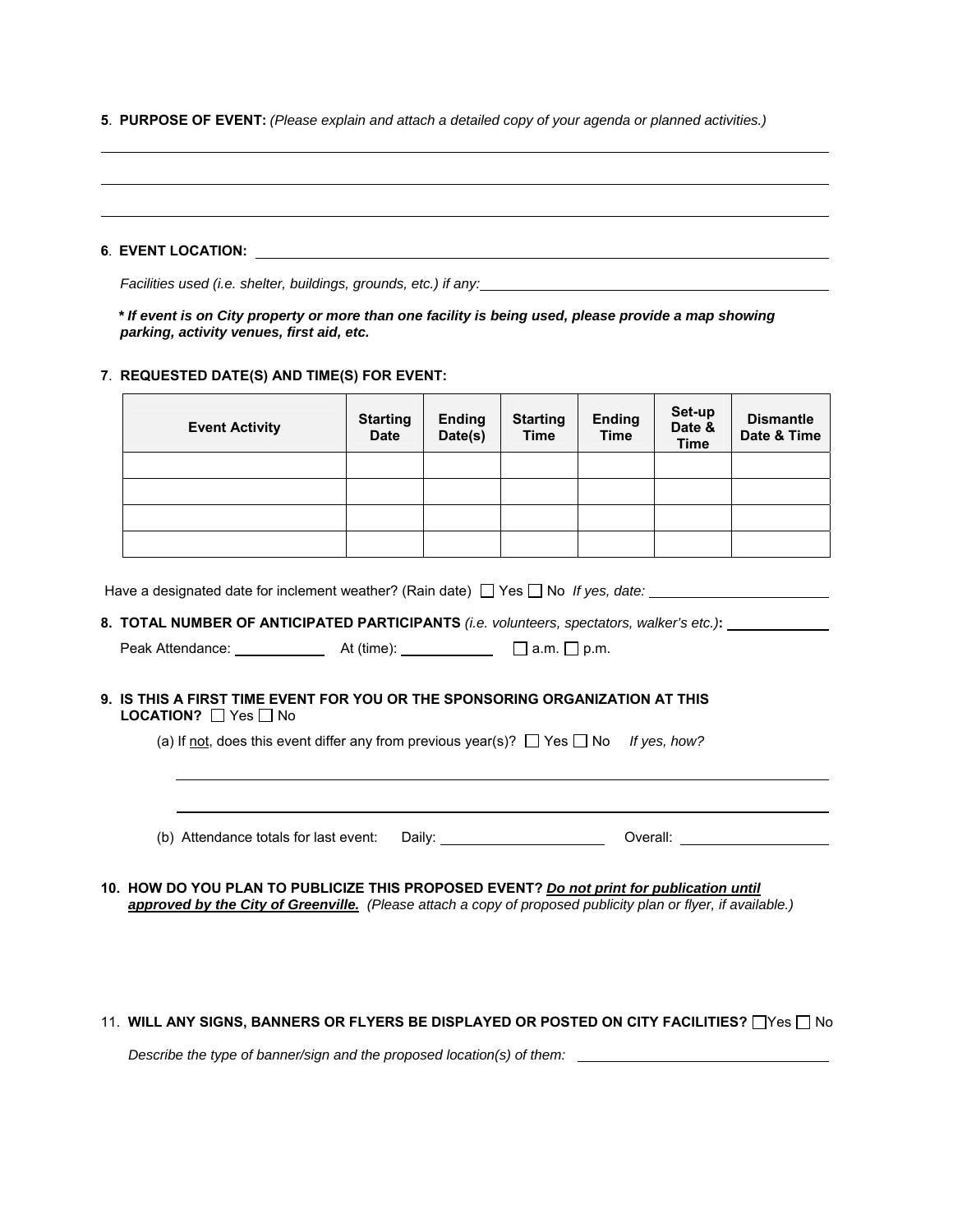### **12**. **DO YOU PLAN TO ERECT TEMPORARY STRUCTURES SUCH AS STAGES, TENTS, BOOTHS, TABLES, AND BOUNCE HOUSES ETC. FOR THIS EVENT?**  $\Box$  Yes  $\Box$  No

*(a) If yes, please describe below, including size, capacity, how many, etc.* **Location of all items must be shown on your site map.** 

| Item | <b>Size</b> | Quantity |
|------|-------------|----------|
|      |             |          |
|      |             |          |
|      |             |          |
|      |             |          |
|      |             |          |
|      |             |          |

(*b) If contracting with a company that will be providing any of the above, list company information below:* 

| Name:    | Contact Person: <u>_________________________</u> |
|----------|--------------------------------------------------|
| Address: | Phone Number:                                    |
| Name:    | Contact Person: _______________________________  |
| Address: | <b>Phone Number:</b>                             |

## **13. WILL ANY TYPE OF SOUND AMPLIFYING EQUIPMENT OR DEVICES BE USED IN CONJUNCTION WITH THIS EVENT?** □ Yes □ No

*If yes, please list type of equipment:* 

| <b>Type of Equipment</b> | Quantity |
|--------------------------|----------|
|                          |          |
|                          |          |
|                          |          |
|                          |          |

**NOTICE: The sponsoring organization's event coordinator must comply with all Greenville City Ordinances including park rules and regulations regarding acceptable noise levels.** 

## **14. DO YOU PLAN TO PROVIDE MUSICAL ENTERTAINMENT FOR THIS EVENT?**  $\Box$  Yes  $\Box$  No

 *If yes, please describe (include times):* 

#### **15. DO YOU PLAN TO PROVIDE OTHER ENTERTAINMENT FOR THIS EVENT?**  $\Box$  Yes  $\Box$  No

*If yes, please describe or attach copy of your planned program:* 

#### **16. EVENTS WITH ANIMALS REQUIRE ADDITIONAL CONSIDERATIONS AND CITY APPROVAL. ARE YOU PLANNING TO PURSUE PERMISSION FOR ANIMALS AT YOUR EVENT?**  $\Box$  Yes  $\Box$  No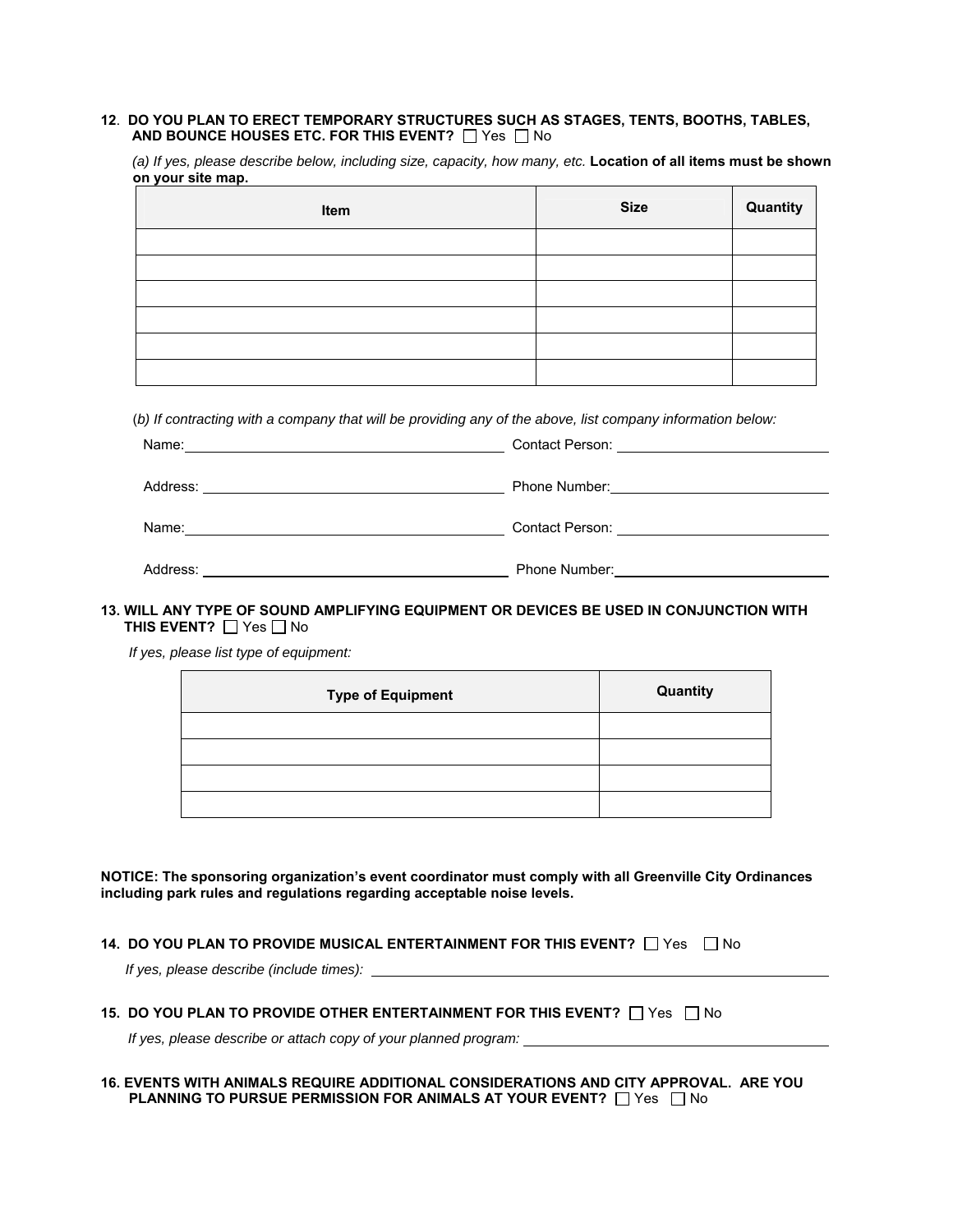## **17. WHAT POWER SOURCE ARE YOU PLANNING ON USING?**  $\Box$  Generator  $\Box$  Facility Electric  $\Box$  None

**Type of Equipment**  Power Source | Number of Amps

*List items and the amount of power source, if any:* 

#### **18. IS THIS EVENT OPEN TO THE PUBLIC?**  $\Box$  Yes  $\Box$  No

### **19. PLEASE ADVISE WHAT ACCOMMODATIONS YOU ARE PROVIDING FOR PERSONS WITH SPECIAL NEEDS (PARKING, TRANSPORTATION, ACCESSIBILITY):**

**20. WILL DONATIONS/CONTRIBUTIONS BE ACCEPTED OR SOLICITED DURING THIS EVENT?** 

□ Yes □ No *If yes, please explain how these donations will be generated or collected:* 

**21. WILL THERE BE AN ADMISSION CHARGE TO ATTEND/PARTICIPATE?**  $\Box$  Yes  $\Box$  No

*If yes, please explain the type of fee and amount:* 

Type of Fee $(s)$ :  $\_\_$ 

 $\overline{a}$ 

| Fee Amount: |  |
|-------------|--|
|             |  |

**22. DO YOU PLAN TO SELL, DISTRIBUTE OR GIVE AWAY MERCHANDISE?**  $\Box$  Yes  $\Box$  No

 *If yes, please explain:* 

### **23. DO YOU PLAN TO SELL, DISTRIBUTE OR GIVE AWAY REFRESHMENTS?**  $\Box$  Yes  $\Box$  No

 *If yes, please explain:* 

 *What process will be used to dispose of cooking grease?* 

 *What process will be used to dispose of gray water?* 

 *What source of potable water will be used?* 

**NOTICE:** 1) A Temporary Food Service Operation License may be required if food/refreshments are served. Event organizer must file for a temporary food permit from the **Darke County Public Health Department** ten (10) days before the event, listing all food vendors. The Combined Health District of Montgomery County can be contacted at **(937) 548-4196**.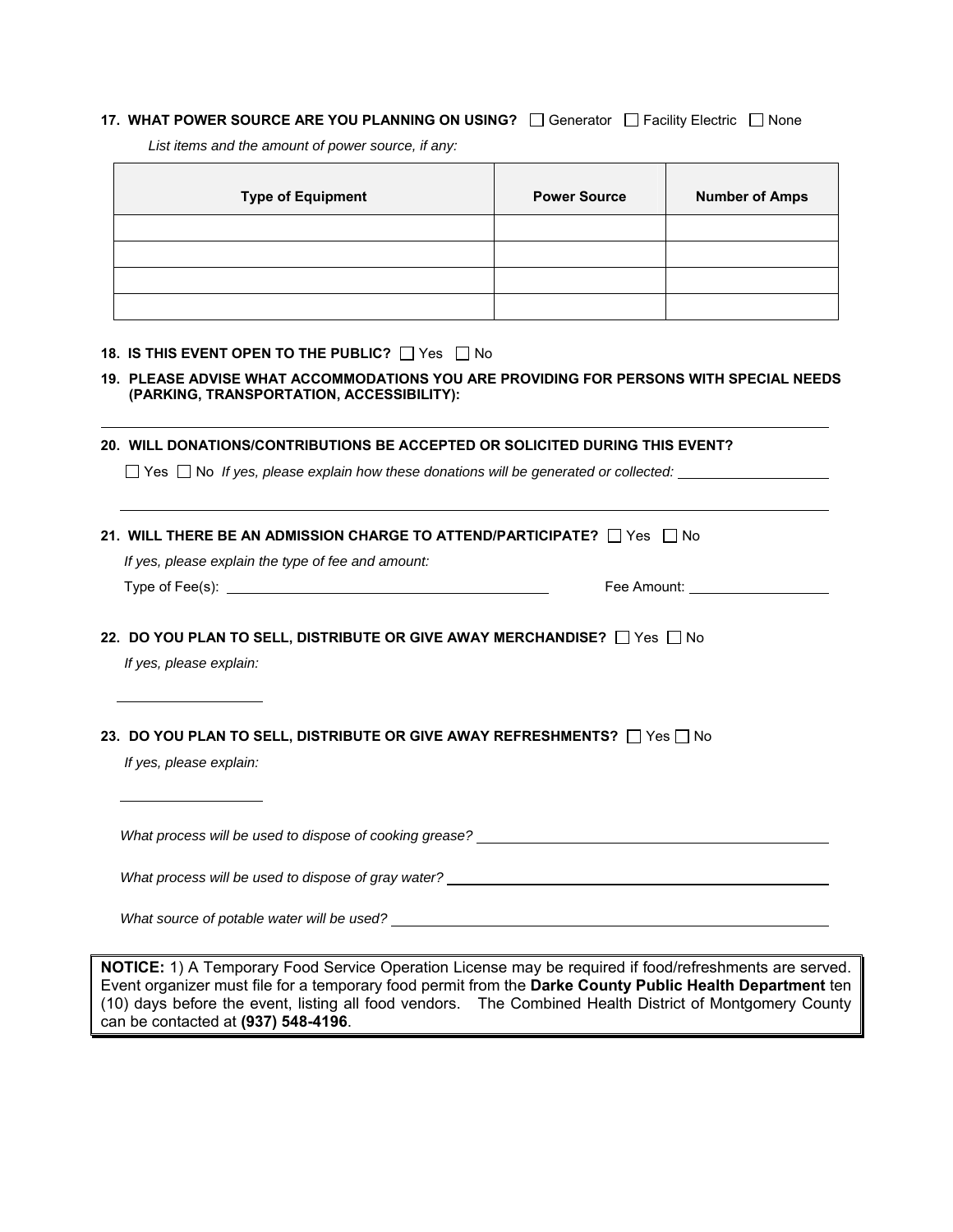|                                                                 | 25. ARE YOU PROVIDING PORTABLE TOILETS FOR YOUR EVENT? THAS TO No                                                                                                                                                              |
|-----------------------------------------------------------------|--------------------------------------------------------------------------------------------------------------------------------------------------------------------------------------------------------------------------------|
|                                                                 |                                                                                                                                                                                                                                |
|                                                                 | 26. DESCRIBE HOW YOU PLAN TO REMOVE TRASH FROM THE EVENT SITE: Network the state of the state of the state of the state of the state of the state of the state of the state of the state of the state of the state of the stat |
| Person responsible for clean up:                                |                                                                                                                                                                                                                                |
|                                                                 |                                                                                                                                                                                                                                |
|                                                                 |                                                                                                                                                                                                                                |
|                                                                 | * The City of Greenville may be available to assist with trash removal for a fee.                                                                                                                                              |
|                                                                 | 27. DO YOU REQUIRE ADDITIONAL TRASH RECEPTACLES AND/OR DUMPSTERS? In Yes In No                                                                                                                                                 |
|                                                                 |                                                                                                                                                                                                                                |
| Include location for trash receptacles and/or dumpsters on map. |                                                                                                                                                                                                                                |
| cardboard receptacles.                                          | If event location does not have sufficient trash receptacles, you may contact local waste management companies for                                                                                                             |
|                                                                 |                                                                                                                                                                                                                                |
|                                                                 | 28. WHAT ARE YOUR PLANS FOR PROVIDING SECURITY, TRAFFIC AND/OR CROWD CONTROL?                                                                                                                                                  |
|                                                                 |                                                                                                                                                                                                                                |
|                                                                 |                                                                                                                                                                                                                                |
|                                                                 |                                                                                                                                                                                                                                |
|                                                                 | 29. WHAT ARE YOUR PLANS FOR PROVIDING EMERGENCY/MEDICAL SERVICES? ______________                                                                                                                                               |
|                                                                 |                                                                                                                                                                                                                                |
|                                                                 |                                                                                                                                                                                                                                |
|                                                                 |                                                                                                                                                                                                                                |

**31. ARE THERE ANY PROVISIONS PERTAINING TO YOUR EVENT THAT HAVE NOT BEEN ADDRESSED ON THIS APPLICATION?** 

 $\frac{1}{2} \left( \frac{1}{2} \right)$  ,  $\frac{1}{2} \left( \frac{1}{2} \right)$ 

 $\omega_{\rm{max}}$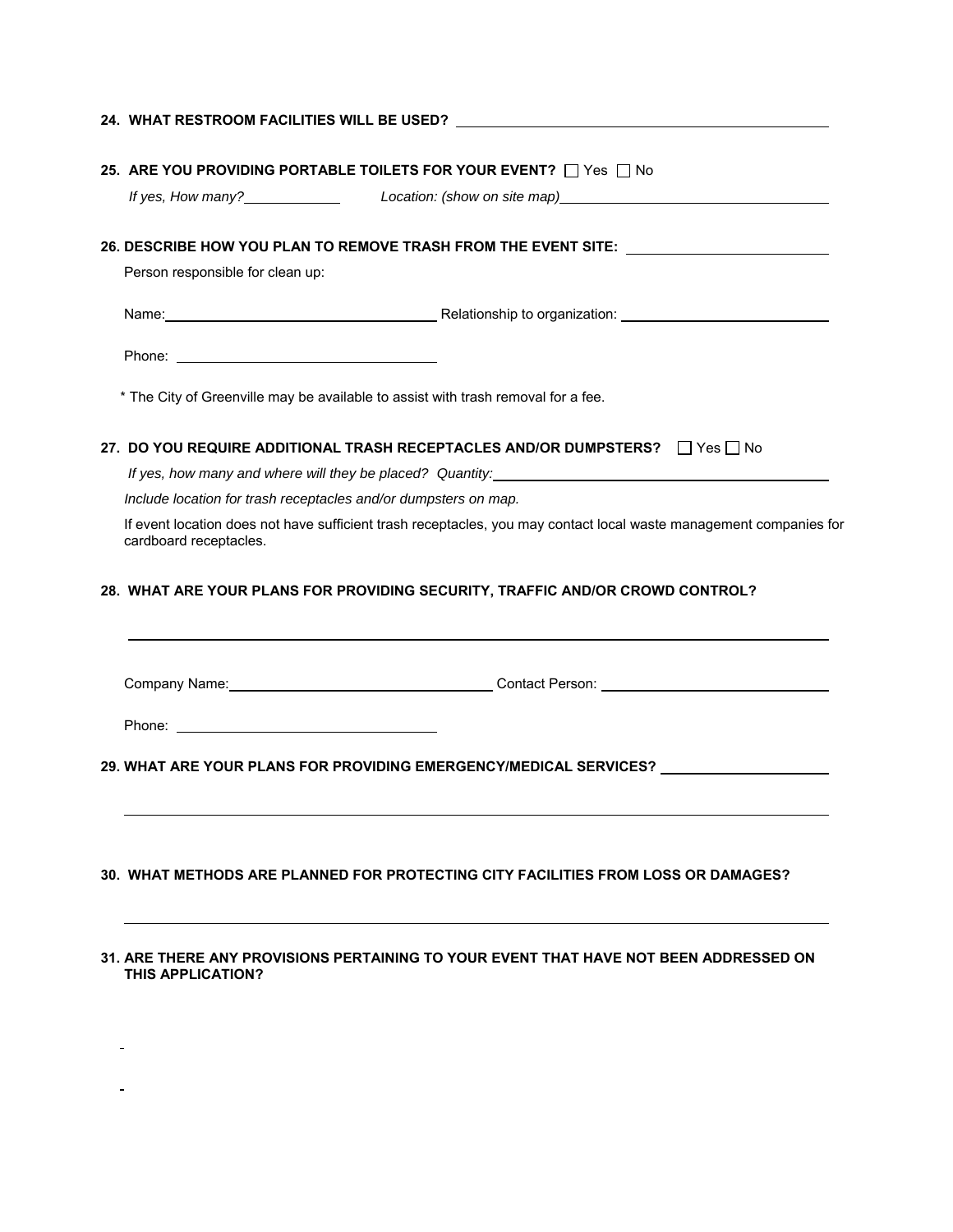# **Event Insurance**

The applicant will be required to sign an indemnification and "Hold Harmless Agreement" in favor of the City for negligence of the applicant, its agents, servants or employees in the performance of this event.

In any event to which the public is invited, or other events as determined by the City, the applicant shall be required to provide a Certificate of Insurance naming the City, its officials, employees and volunteers as "additional insureds" to a general liability insurance policy.

The City requires a minimum general liability limit of \$1,000,000 with a minimum aggregate limit of \$2,000,000, unless otherwise waived by the City.

Coverage shall be primary to the Additional Insureds and not contributing with any other insurance or similar protection available to the Additional Insureds whether other available coverage be primary, contributing, or excess.

The City will provide the exact language required to be included on the certificate of insurance for the additional insured status.

Additionally, Event organizers are responsible for protecting against loss or damages to City facilities and are responsible for any expenses related to facility damages.

# **Agreement to Follow Laws, Ordinances and Rules**

The following activities are examples of violations of this agreement: fireworks, pyrotechnics, dangerous activities, unauthorized vending, excessive guests, excessive noise or other activities which cause a disturbance to other nearby park activities.

City facilities must be used solely in accordance with Federal and State laws, City of Greenville Ordinance and Greenville Park Rules & Regulations.

The City of Greenville retains the right to revoke an event approval at any time upon violation of your agreement or the risk or threat of a violation of your agreement.

## **Application Submission:**

Submitting this Special Event Application **is not** a confirmation to conduct your planned event. The event coordinator will be contacted regarding event approval by the Safety Service Director or designee after reviewing the application. Please do not send out event notices, publicity flyers, etc. prior to receiving approval. Please place a check mark next to all items included and/or attached to this application.

| <b>Additional Event Information</b>   | Event Site Plan                    |  |
|---------------------------------------|------------------------------------|--|
| Certificate of Insurance              | <b>Hold Harmless Agreement</b>     |  |
| <b>Application for Street Closure</b> | <b>Sound Device Request</b>        |  |
| Event Brochure/Promotional            | <b>Traffic Island Sign Request</b> |  |

By signing and submitting this application the permit applicant agrees to abide by the rules and regulations of the City of Greenville and/or the Department of Parks and Recreation including, but not limited to the conditions as stated on this application and the Greenville Facility Reservation Form.

**Applicant's Signature: Date: Date: Date: D**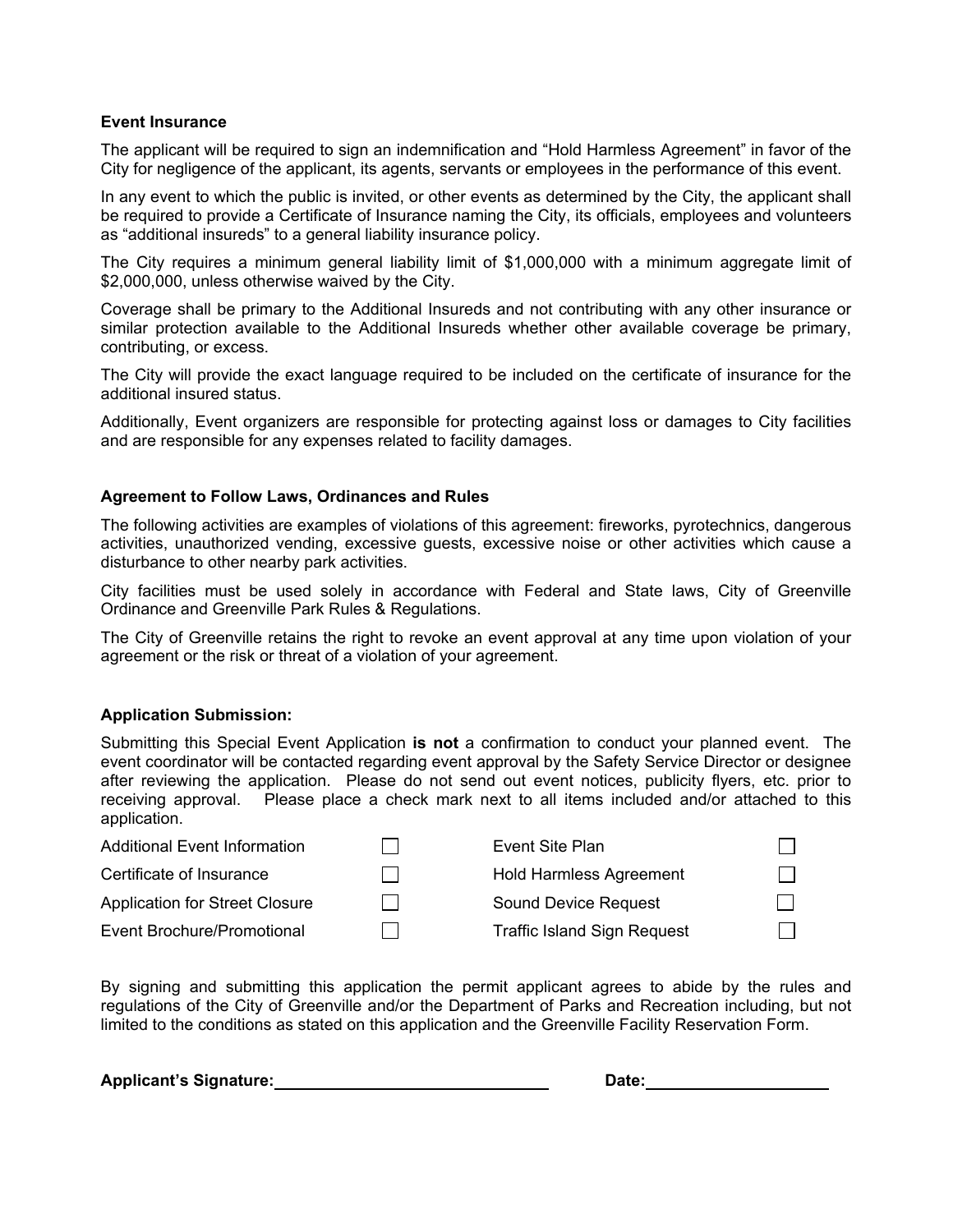# **Return this application and the additional forms to:**

City of Greenville 100 Public Square Greenville, OH 45331 PH: (937) 548-1819 FX: (937) 548-4103

### \* \* \* \* \* \* \* \* \* \* \* \* \* \* \* \* \* \*

(For City use only below)

| Yes |       |              |                |                                                                                                                                                                                                                                     |                                    |              |              |
|-----|-------|--------------|----------------|-------------------------------------------------------------------------------------------------------------------------------------------------------------------------------------------------------------------------------------|------------------------------------|--------------|--------------|
|     |       |              |                |                                                                                                                                                                                                                                     |                                    |              |              |
| Yes |       |              |                |                                                                                                                                                                                                                                     |                                    |              |              |
|     |       |              |                |                                                                                                                                                                                                                                     |                                    |              |              |
| Yes |       |              |                |                                                                                                                                                                                                                                     |                                    |              |              |
|     |       |              |                |                                                                                                                                                                                                                                     |                                    |              |              |
|     |       |              |                |                                                                                                                                                                                                                                     |                                    |              |              |
|     |       |              |                |                                                                                                                                                                                                                                     |                                    |              |              |
|     |       |              |                |                                                                                                                                                                                                                                     |                                    |              | #            |
|     |       |              |                |                                                                                                                                                                                                                                     |                                    |              | #            |
|     |       |              | #              |                                                                                                                                                                                                                                     |                                    |              | #            |
|     |       |              |                |                                                                                                                                                                                                                                     |                                    |              |              |
|     |       | $\#$         |                |                                                                                                                                                                                                                                     |                                    |              |              |
|     | $\pm$ | $\mathbf{H}$ | $\blacksquare$ | $\mathbf{H}$                                                                                                                                                                                                                        | $\mathbf{H}$                       | $\mathbf{H}$ | $\mathbf{H}$ |
|     |       |              |                | <b>Yes</b> and the set of the set of the set of the set of the set of the set of the set of the set of the set of the set of the set of the set of the set of the set of the set of the set of the set of the set of the set of the | No<br>No<br>No<br>No<br>No<br>$\#$ | $\#$         |              |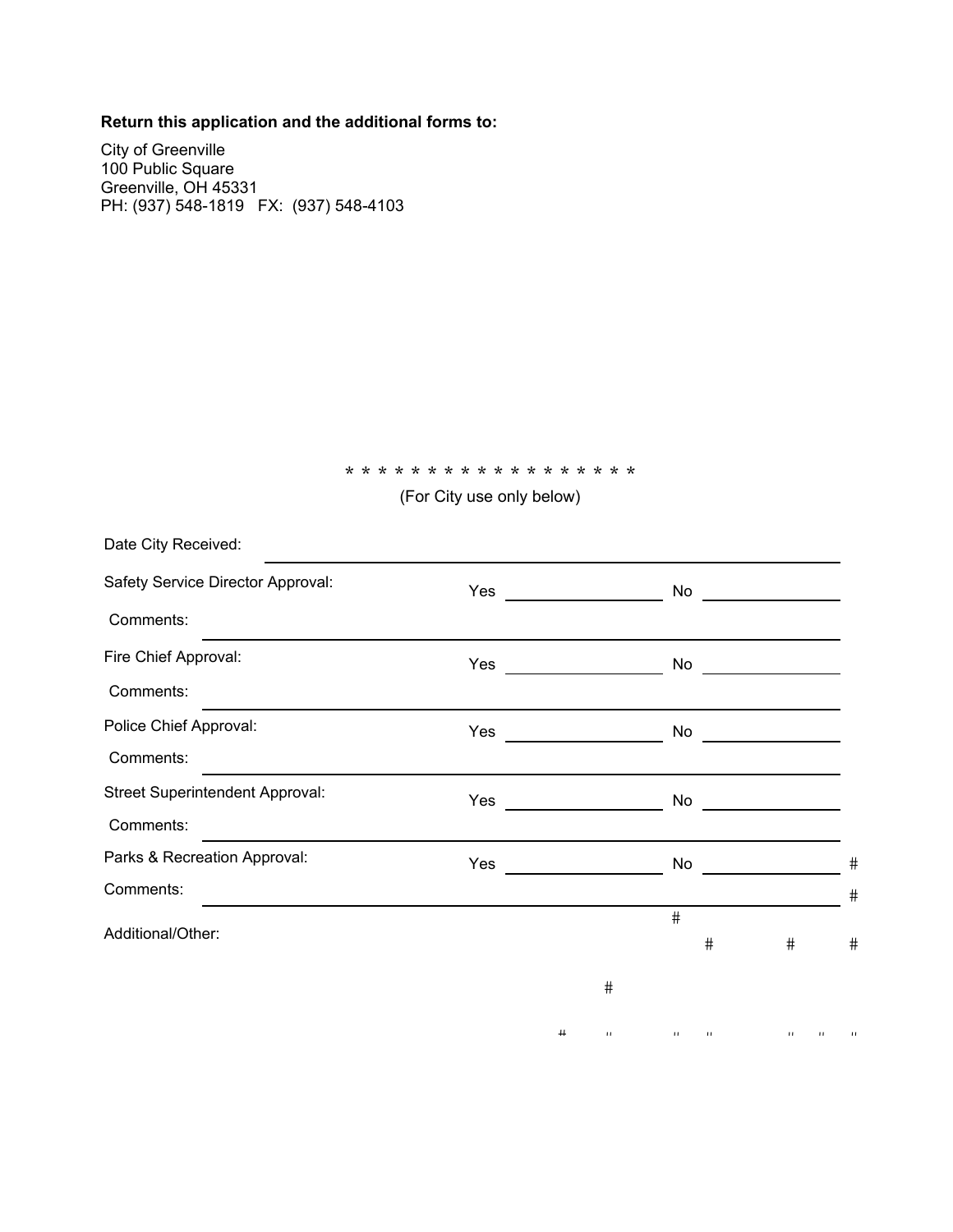

# **Ryan Delk** City of Greenville

Greenville, OH 45331 P: (937) 548-1819 F: (937) 548-4103

# **SPECIAL EVENT HOLD HARMLESS AGREEMENT**

**PLEASE PRINT** 

**NAME OF EVENT:** \_\_\_\_\_\_\_\_\_\_\_\_\_\_\_\_\_\_\_\_\_\_\_\_\_\_\_\_\_\_\_\_\_\_\_\_\_\_\_\_\_\_\_\_\_\_\_\_\_\_\_\_\_\_\_\_\_\_\_\_\_\_\_\_

LOCATION OF EVENT:

**DATE OF EVENT:** \_\_\_\_\_\_\_\_\_\_\_\_\_\_\_\_\_\_\_\_\_\_\_\_\_\_\_\_\_\_\_\_\_\_\_\_\_\_\_\_\_\_\_\_\_\_\_\_\_\_\_\_\_\_\_\_\_\_\_\_\_\_\_\_\_

The user shall hold harmless, defend and indemnify the City of Greenville, Ohio, its elected and appointed officials, all employees and volunteers, all boards, commissions and/or authorities and board members, including employees and volunteers thereof against all claims, suits, actions, costs, attorney fees, expenses, damages judgements, or decrees, of every name and description, by reason of any person or persons or property being damaged or injured by the User/Contractor/Producer, or under any of his Subcontractors, or in any capacity during the progress or arising or growing out of the event, whether by negligence or otherwise.

Facility User, Contractor, User, Producer or Company Information:

| <b>TYPED OR PRINTED NAME</b>                                                                                                                                                                                                                                                                                                                                                                                                                                                                                                                                                         | <b>SIGNATURE</b>             | <b>DATE</b>                                                                 |
|--------------------------------------------------------------------------------------------------------------------------------------------------------------------------------------------------------------------------------------------------------------------------------------------------------------------------------------------------------------------------------------------------------------------------------------------------------------------------------------------------------------------------------------------------------------------------------------|------------------------------|-----------------------------------------------------------------------------|
|                                                                                                                                                                                                                                                                                                                                                                                                                                                                                                                                                                                      |                              |                                                                             |
| PHONE: ____________________________                                                                                                                                                                                                                                                                                                                                                                                                                                                                                                                                                  |                              |                                                                             |
| <b>WITNESS TO SIGNATURE:</b>                                                                                                                                                                                                                                                                                                                                                                                                                                                                                                                                                         |                              |                                                                             |
| I (We) assume full responsibility for any damages to City of Greenville<br>facility and/or property that occur as a result of the requested use.<br>Furthermore, I (we) understand that the City of Greenville, its staff, its<br>boards and members of the Parks Department, will not be held liable for<br>any injury or damage which may occur to me, my guests, and or<br>members of the above-named organization and our property during our<br>requested use of the facility. All applicants must provide a Certificate of<br>Insurance per the attached outline requirements. |                              | (Notary Seal)                                                               |
| <b>EVENT REPRESENTATIVE SIGNATURE</b>                                                                                                                                                                                                                                                                                                                                                                                                                                                                                                                                                | <b>DATE</b>                  |                                                                             |
| State of Ohio                                                                                                                                                                                                                                                                                                                                                                                                                                                                                                                                                                        |                              |                                                                             |
|                                                                                                                                                                                                                                                                                                                                                                                                                                                                                                                                                                                      |                              |                                                                             |
| Sworn to and subscribed in my presence on this ___________ day of _____________, 20____.                                                                                                                                                                                                                                                                                                                                                                                                                                                                                             |                              |                                                                             |
| <b>Notary Signature</b>                                                                                                                                                                                                                                                                                                                                                                                                                                                                                                                                                              | <b>Typed or Printed Name</b> | Notary Public, State of Ohio<br>$M_{1}$ Commission $\Gamma_{1}$ is $\sigma$ |

 *My Commission Expires: \_\_\_\_\_\_\_\_\_ Recorded in \_\_\_\_\_\_\_\_\_\_\_\_\_ County*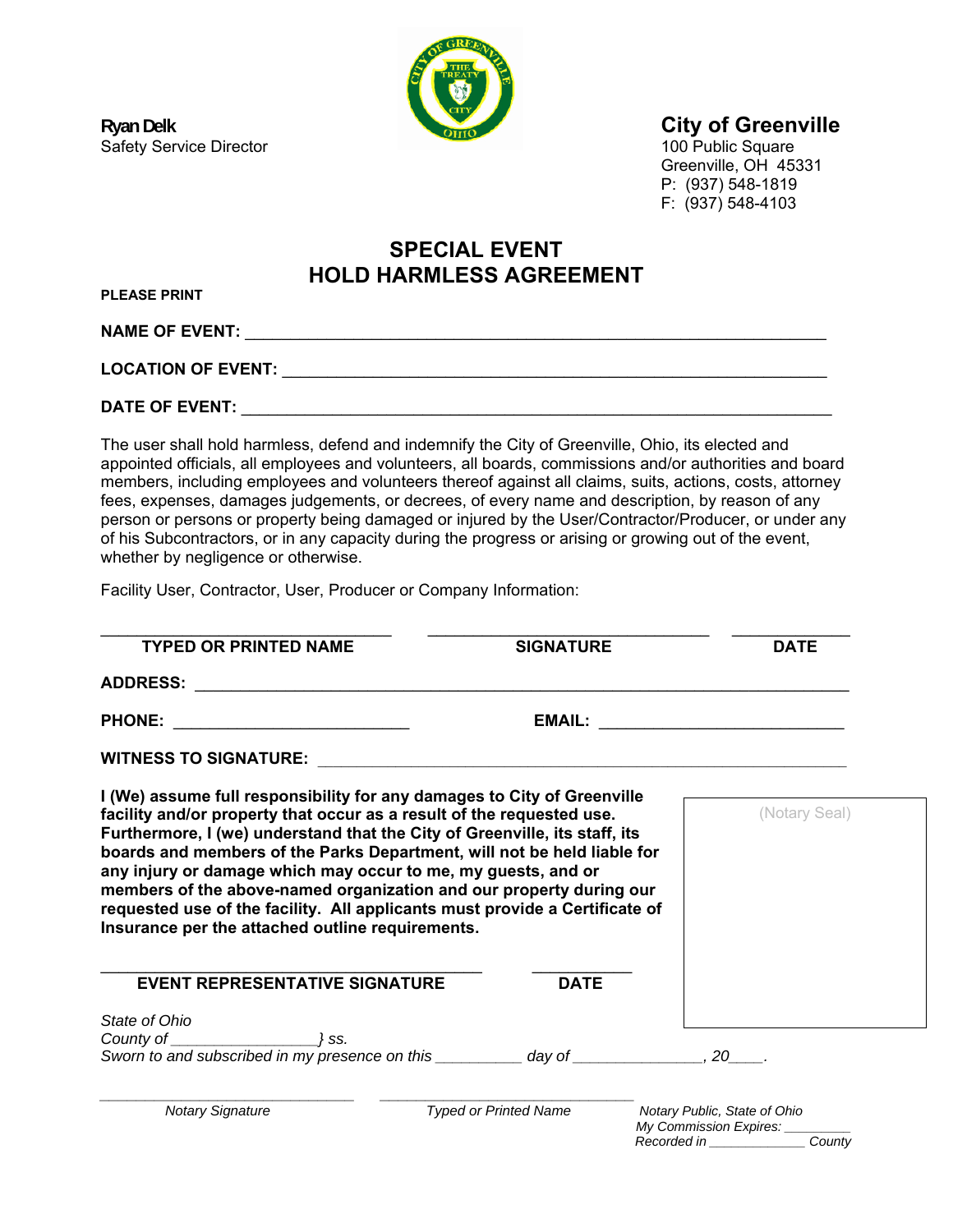**Ryan Delk City of Greenville**<br>
Safety Service Director **City of Greenville** Safety Service Director

**PLEASE PRINT** 



Greenville, OH 45331 P: (937) 548-1819 F: (937) 548-4103

# **SPECIAL EVENT FEE SCHEDULE**

| <b>ORGANIZATIONAL CATEGORY</b> (from page 1): □A □B □C □D □E □F                  |  |  |  |  |  |
|----------------------------------------------------------------------------------|--|--|--|--|--|
|                                                                                  |  |  |  |  |  |
|                                                                                  |  |  |  |  |  |
|                                                                                  |  |  |  |  |  |
| STREETS TO BE CLOSED, IF APPLICABLE (Include Map): _____________________________ |  |  |  |  |  |
|                                                                                  |  |  |  |  |  |
|                                                                                  |  |  |  |  |  |

# **LIST OF REQUIRED CITY SERVICES:**

| <b>Type of Service</b>                  | Amount | <b>Cost per Hour</b> | <b>Subtotal</b> |  |
|-----------------------------------------|--------|----------------------|-----------------|--|
| <b>Traffic Control: Officers</b>        |        |                      |                 |  |
| <b>Traffic Control: Cruisers</b>        |        |                      |                 |  |
| <b>Traffic Control: Other Personnel</b> |        |                      |                 |  |
| Fire Prevention/EMT: Staff              |        |                      |                 |  |
| <b>Trash Removal: Personnel</b>         |        |                      |                 |  |
| <b>Street Barricades: Personnel</b>     |        |                      |                 |  |
| <b>Total Estimated Cost:</b>            |        |                      |                 |  |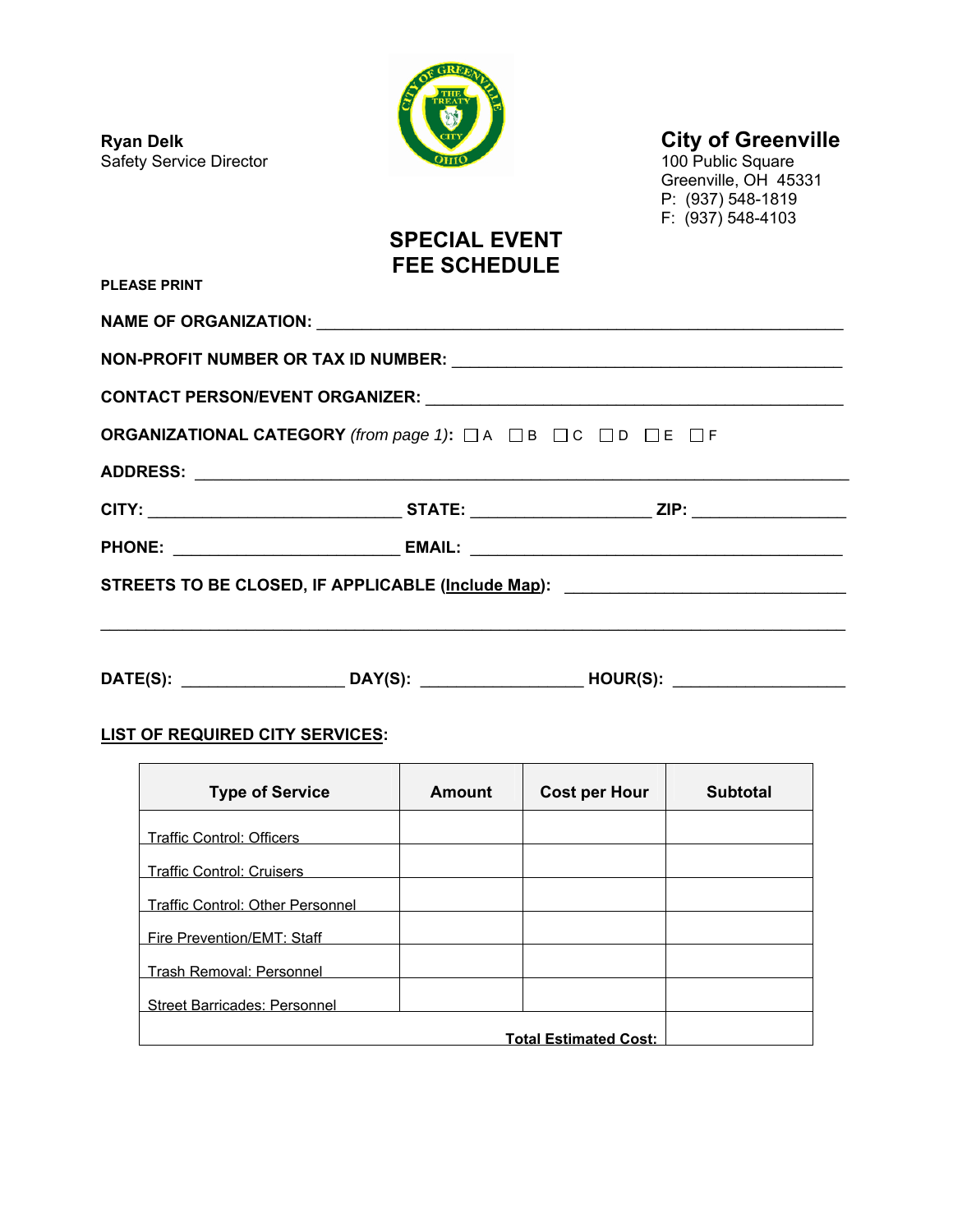

Greenville, OH 45331 P: (937) 548-1819 F: (937) 548-4103

# **SPECIAL EVENT STREET CLOSURE REQUEST**

| <b>SUBMISSION DATE:</b> ________________  |
|-------------------------------------------|
|                                           |
|                                           |
|                                           |
|                                           |
| (Attach additional information as needed) |
|                                           |
|                                           |

**TIME CLOSURE SHOULD END:**

STREETS TO BE CLOSED: A downtown map can be provided. On the map, please mark the streets you are requesting to be closed. If you are requesting the use of a public parking lot for your event, please indicate that on the map as well.

See example below:



**Ryan Delk City of Greenville**<br>
Safety Service Director **City of Greenville**<br>
Safety Service Director Safety Service Director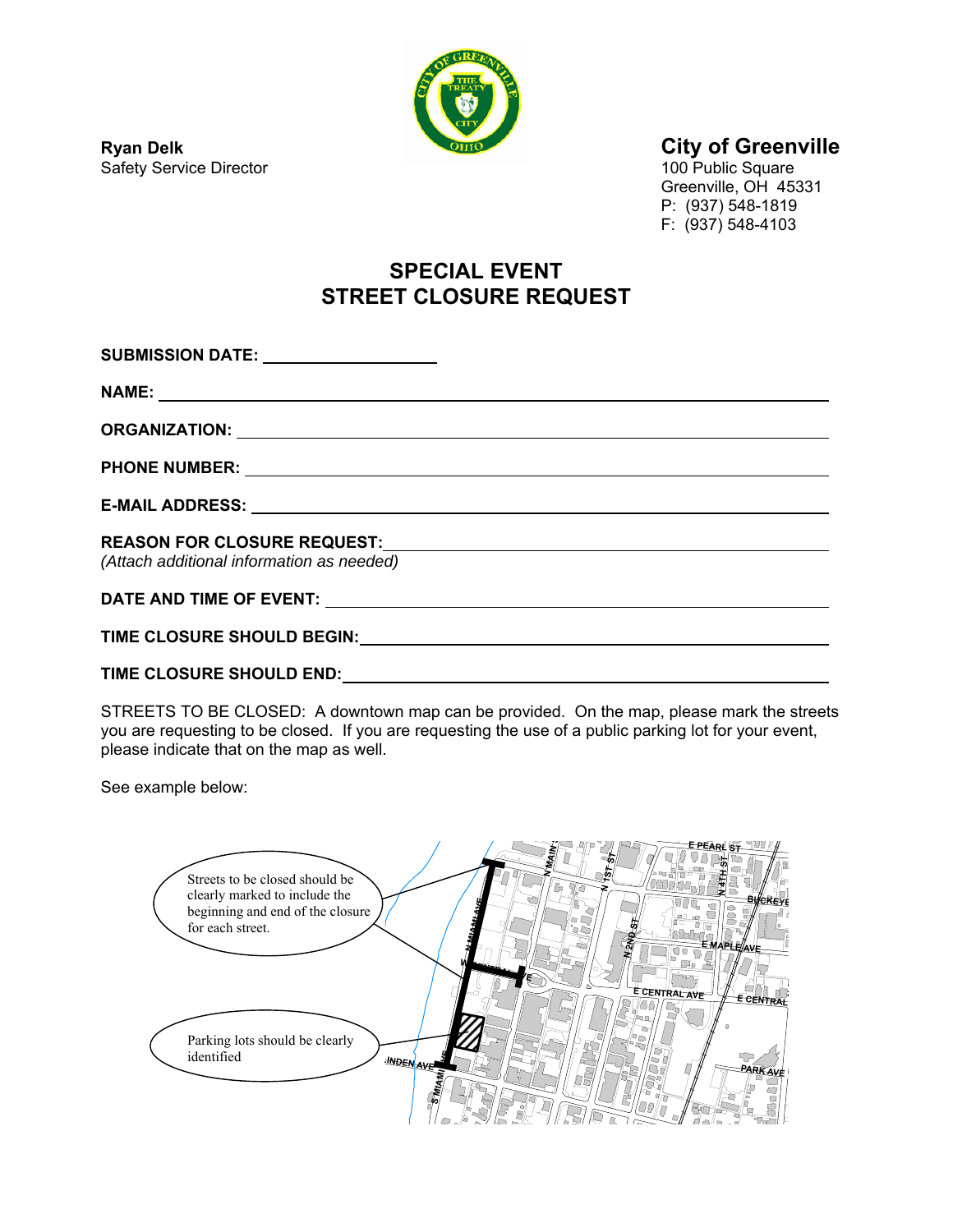

Safety Service Director **100 Public Square** 100 Public Square

**PLEASE PRINT** 

# **Ryan Delk City of Greenville**

Greenville, OH 45331 P: (937) 548-1819 F: (937) 548-4103

# **SPECIAL EVENT ELECTRICAL USE FORM**

| <u>I LLAVL I IVIN I</u>                               |                                                                       |
|-------------------------------------------------------|-----------------------------------------------------------------------|
|                                                       |                                                                       |
|                                                       |                                                                       |
|                                                       |                                                                       |
|                                                       |                                                                       |
|                                                       |                                                                       |
|                                                       |                                                                       |
|                                                       |                                                                       |
| <b>SERVICE REQUESTED:</b>                             |                                                                       |
| $220 \text{ v}$ Yes $\Box$ No # of Days:              | Charge to be determined: \$                                           |
|                                                       | 110 v Yes No # of Days: Charge to be determined: \$                   |
|                                                       | <b>ELECTRIC LINE CHANNELS:</b> # of Days: Charge to be determined: \$ |
| *Charge is per user, not per event.                   | Total Due: $$0.00$                                                    |
| There are to be no alterations to the electrical box. |                                                                       |

**Release of Claims** 

I (We) recognize and acknowledge that there are certain risks and I (we) agree to assume all risks, including any resulting from physical injuries, death, loss of service or consortium, loss or damage of property, or any other loss which I (we) may sustain as a result of my (our) using electrical service. Furthermore, I (we) promise not to sue the City of Greenville and its officers, agents, servants, employees and insurers from any and all liabilities, claims, demands, actions or causes of action resulting from physical injuries, including death, loss of service or consortium, loss or damage to property, or any other loss to me (us) on account of my (our) using electrical service. There shall be no refunds based on weather, or any other acts of God. The only basis for refund would be cancellation of the event.

Applicant's Signature: **Date: Date: Date: D** 

| ٠<br>г.<br>۰ |  |  |  |
|--------------|--|--|--|
|              |  |  |  |

| <b>Applicant's Printed Name:</b> |  |
|----------------------------------|--|
|                                  |  |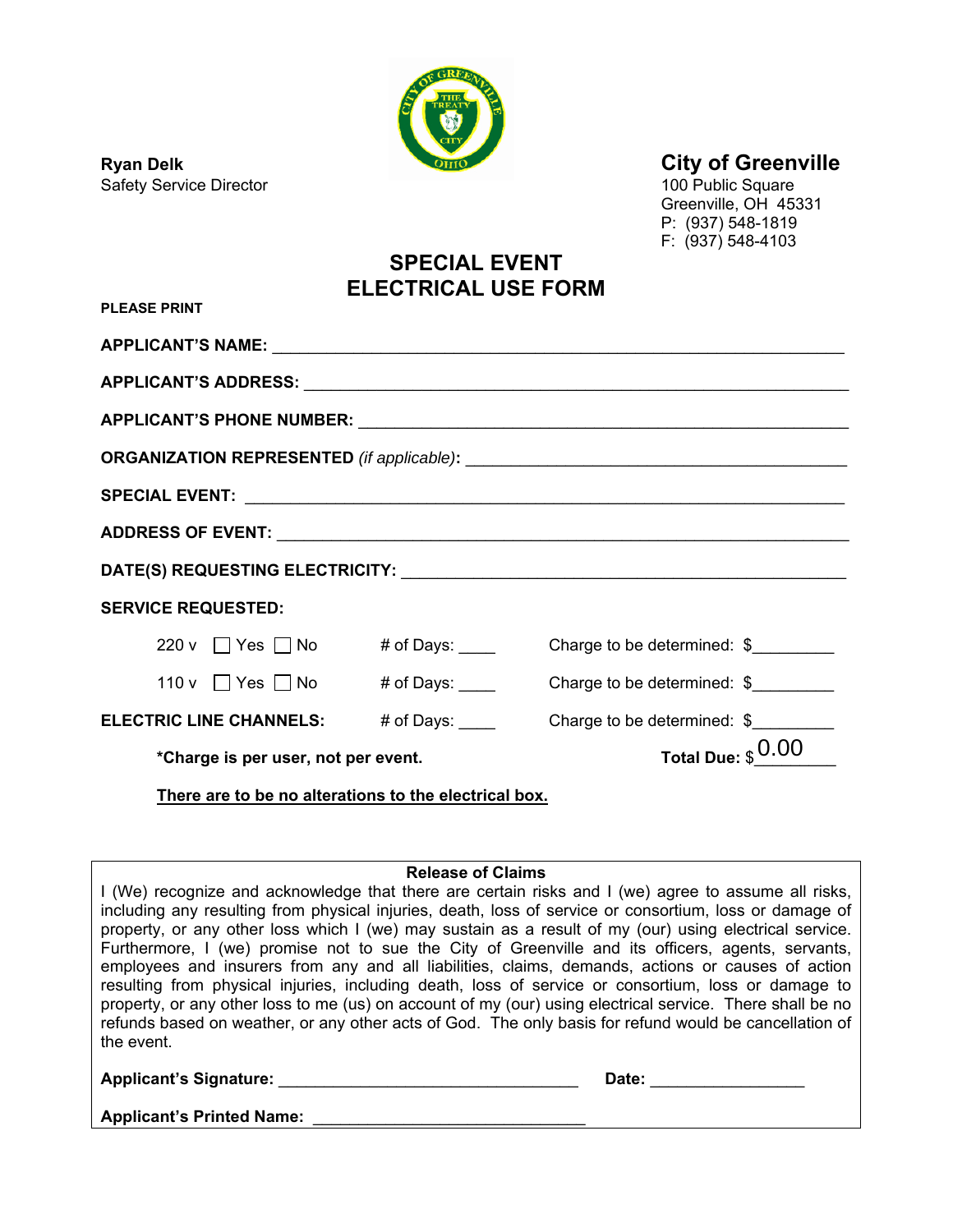

**Ryan Delk** City of Greenville

100 Public Square<br>Greenville, OH 45331 P: (937) 548-1819 F: (937) 548-4103

# **SPECIAL EVENT USE OF SOUND DEVICE REQUEST**

| <b>PLEASE PRINT</b>                                                                                                                                                                                                            |             |
|--------------------------------------------------------------------------------------------------------------------------------------------------------------------------------------------------------------------------------|-------------|
| APPLICANT'S NAME: The contract of the contract of the contract of the contract of the contract of the contract of the contract of the contract of the contract of the contract of the contract of the contract of the contract |             |
|                                                                                                                                                                                                                                |             |
| APPLICANT'S PHONE NUMBER: 2008 2010 2020 2021 2021 2022 2023 2024 2022 2023 2024 2022 2023 2024 2022 2023 2024                                                                                                                 |             |
|                                                                                                                                                                                                                                |             |
|                                                                                                                                                                                                                                |             |
|                                                                                                                                                                                                                                |             |
|                                                                                                                                                                                                                                |             |
|                                                                                                                                                                                                                                |             |
| Please attach event schedules/brochures (if applicable). If additional space is necessary, please us the<br>back of this form.                                                                                                 |             |
| <b>APPLICANT'S SIGNATURE</b>                                                                                                                                                                                                   | <b>DATE</b> |
| <b>ALTERNATE CONTACT PERSON</b> (if applicable):                                                                                                                                                                               |             |
| <b>NAME</b>                                                                                                                                                                                                                    | PHONE NO.   |
| (For City Use Only Below)                                                                                                                                                                                                      |             |
| Approved: $\Box$ Yes $\Box$ No                                                                                                                                                                                                 |             |
| SAFETY/SERVICE DIRECTOR SIGNATURE                                                                                                                                                                                              | <b>DATE</b> |
| Cc: Police Dept.                                                                                                                                                                                                               |             |

Safety Service Director